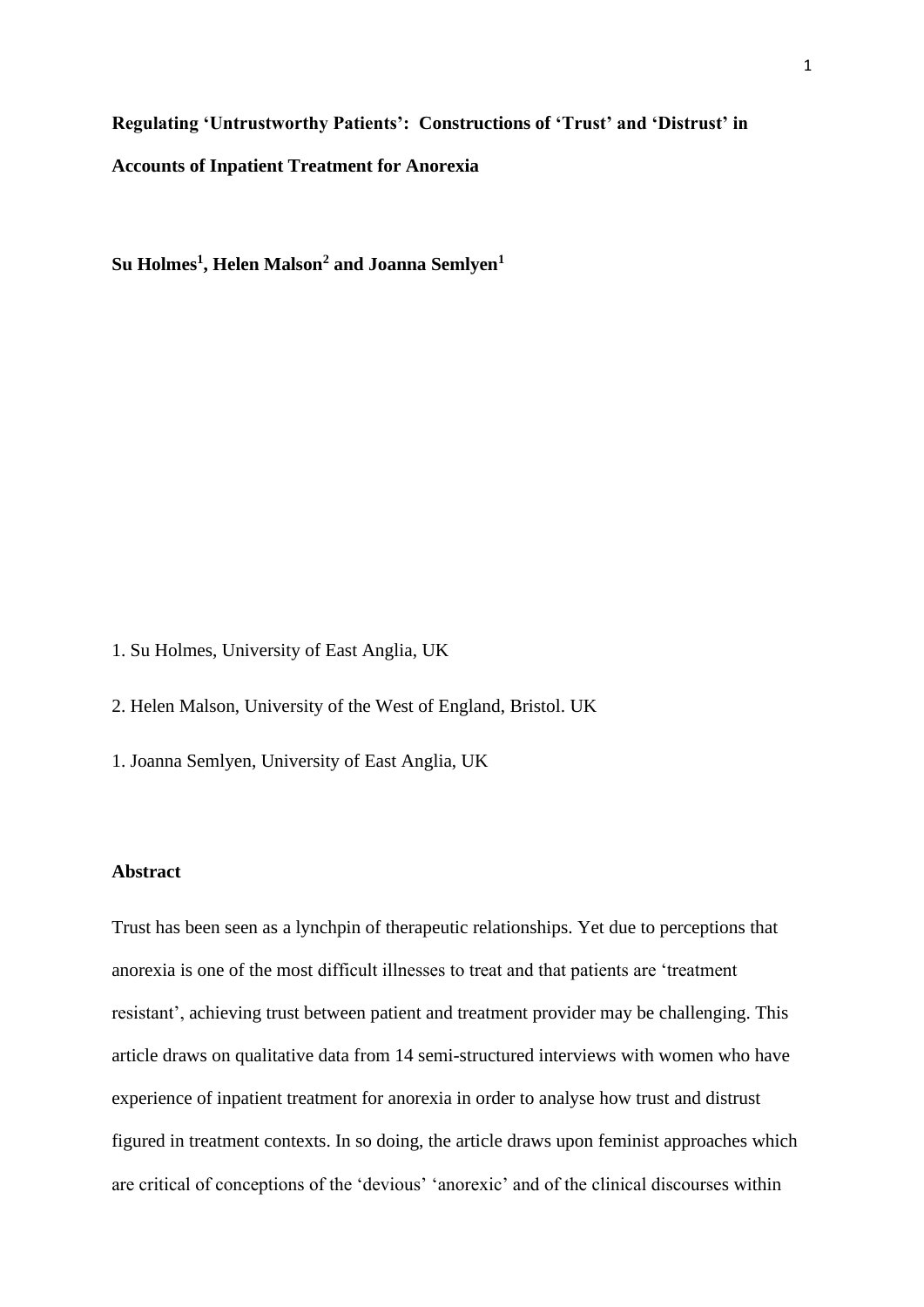which these constructions are produced. Our analysis suggests a lack of trust shown toward patients in inpatient contexts—particularly a disqualification of 'voice' —which has a number of consequences for participants' subjectivities, including the erosion of self-esteem; demotivation; dropping out/ termination of treatment; and triggering experiences of trauma. As such, our analysis raises serious questions about what participants described as routine treatment practices in inpatient treatment for anorexia, and about the serious consequences of constructing 'anorexics' as manipulative and untrustworthy.

### **Key Words**

Anorexia, Trust, Inpatient treatment, Feminism, Manipulative, Voice

# **Corresponding author**

Su Holmes, School of Art Media and American Studies, University of East Anglia, Norwich Research Park, Norwich, NR4 7TJ, UK.

Email susan.holmes@uea.ac.uk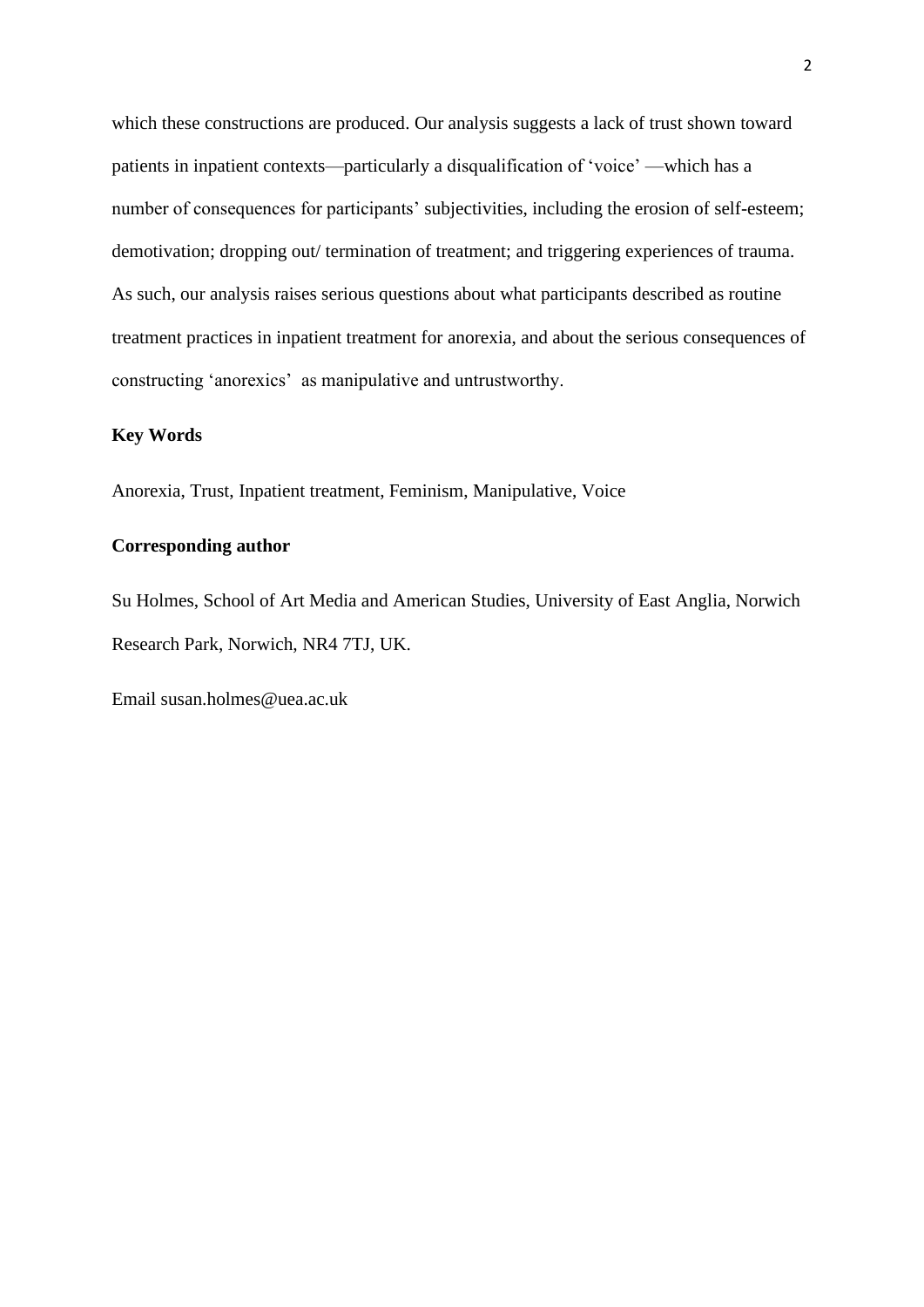The importance of the therapeutic alliance is often foregrounded in explaining treatment outcomes for anorexia (Marzola et al., 2019**;** Masson & Sheeska, 2009; Ramjan, 2004; Sly et al., 2014). This concept stresses the importance of honesty, empathy, commitment, confidentiality and a non-judgemental attitude, but it is *trust* which is the crucial lynchpin here (Morse, 1991; Ramjan, 2004). As Ramjan observes, 'without a trusting, therapeutic ... relationship, the treatment and recovery of people with anorexia can be unnecessarily impeded and prolonged'  $(2004, p.496)$ . Yet achieving trust between patient<sup>1</sup> and treatment provider has been seen as challenging because anorexia is often perceived as 'difficult' to treat (Vitousek, Watson & Wilson, 1998, Ziser et al., 2018): where patients may be resistant to weight gain, their goals may thus be viewed as being at odds with those of the health professionals treating them (Murray et al., 2011; Sly et al., 2014). As Lester observes, 'anorexics', are often constructed as 'notoriously … manipulative, and conniving. [Clients'] "will", in other words, is thought to be oriented toward remaining sick rather than getting well – they are seen as the quintessentially noncompliant patients' (2019, p.171). Whilst feminist work has critiqued these conceptions (Lester, 2019; Malson & Ryan, 2008; Orbach, 1986), several studies also emphasise the conflict and *mutual* distrust between patients and staff, especially in the context of inpatient treatment (Malson & Ryan, 2008; Ramjan, 2004; Vandereycken & Devidt, 2010). Although there have been recent developments in qualitative work on client experiences of eating disorder (ED) treatment, considerably more work is still needed to explore issues of trust here (Boughtwood & Halse, 2008; Sly et al., 2014). Indeed, a *lack* of trust has been cited by patients as a key reason for dropout from inpatient care (Vandereycken & Devidt, 2010). Given that drop-out rates for adults in ED inpatient treatment may be as high as 56.2% (and relapse rates remain high) (Roux et al., 2016), this is clearly a serious issue that demands attention.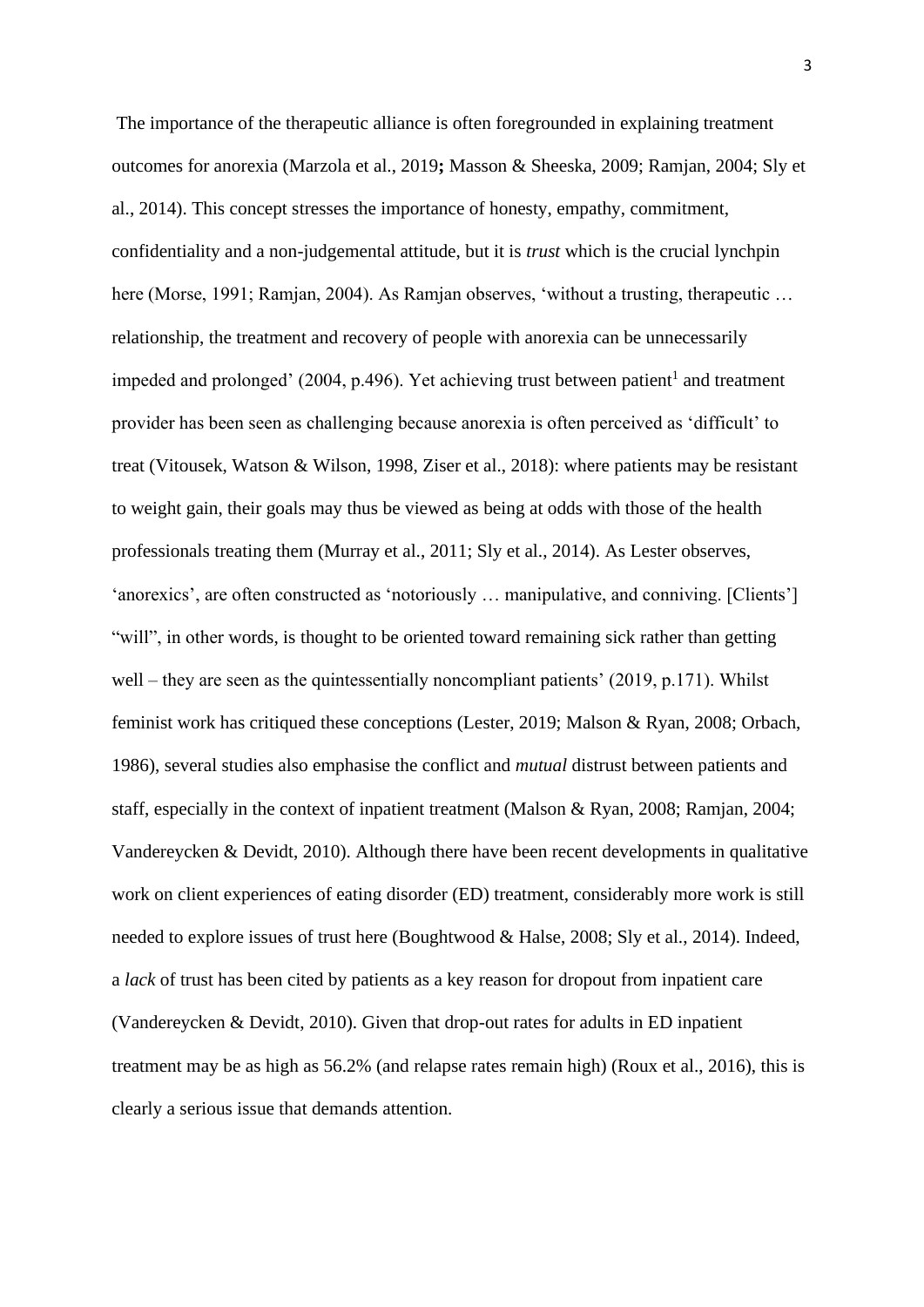This article draws on qualitative data from semi-structured interviews with 14 women with experience of inpatient treatment for anorexia. Our aim is to explore and understand the impact of trust – and its absence - in these contexts. The article focuses on participants' conceptualisations and experiences of trust/distrust in inpatient treatment contexts and the implications of this for their subjectivities and treatment trajectories. In so doing, the article draws upon feminist approaches to anorexia which are critical of pathologising conceptions of the 'devious' 'anorexic' and of the clinical discourses within which these constructions are produced (Gremillion, 2003; Lester, 2019; Malson, 1998; Orbach, 1986).

### *Feminist perspectives on 'anorexia' and its treatment*

Lester's (2019) perspective cited above emerges from feminist work on EDs which challenges mainstream constructions of 'anorexic' subjectivities and the treatment practices with which they are associated (Bell, 2006; Boughtwood & Halse, 2008, Gremillion, 2003; 2010, Holmes, 2018; Malson, 1998; Saukko, 2008). In questioning biomedical constructions of anorexia as an individual psychopathology (Levine & Smolak, 2014, p.159), feminist approaches have sought to politicise self-starvation in relation to the contexts of cultural gender ideologies (see Malson & Burns, 2009) and thus understand eating problems as emerging from constructions and experiences of *normative* femininities (and other intersectional categories) in terms of both conformity and resistance (Bordo, 2009; Thompson, 1994).

Furthermore, in drawing on Foucauldian analyses of medicine (Foucault, 1975), feminist scholars, pointing to the history of medicine's 'collusion' with patriarchy (Bell, 2006, p.264), have emphasised how medical discourses and practices actively contribute to the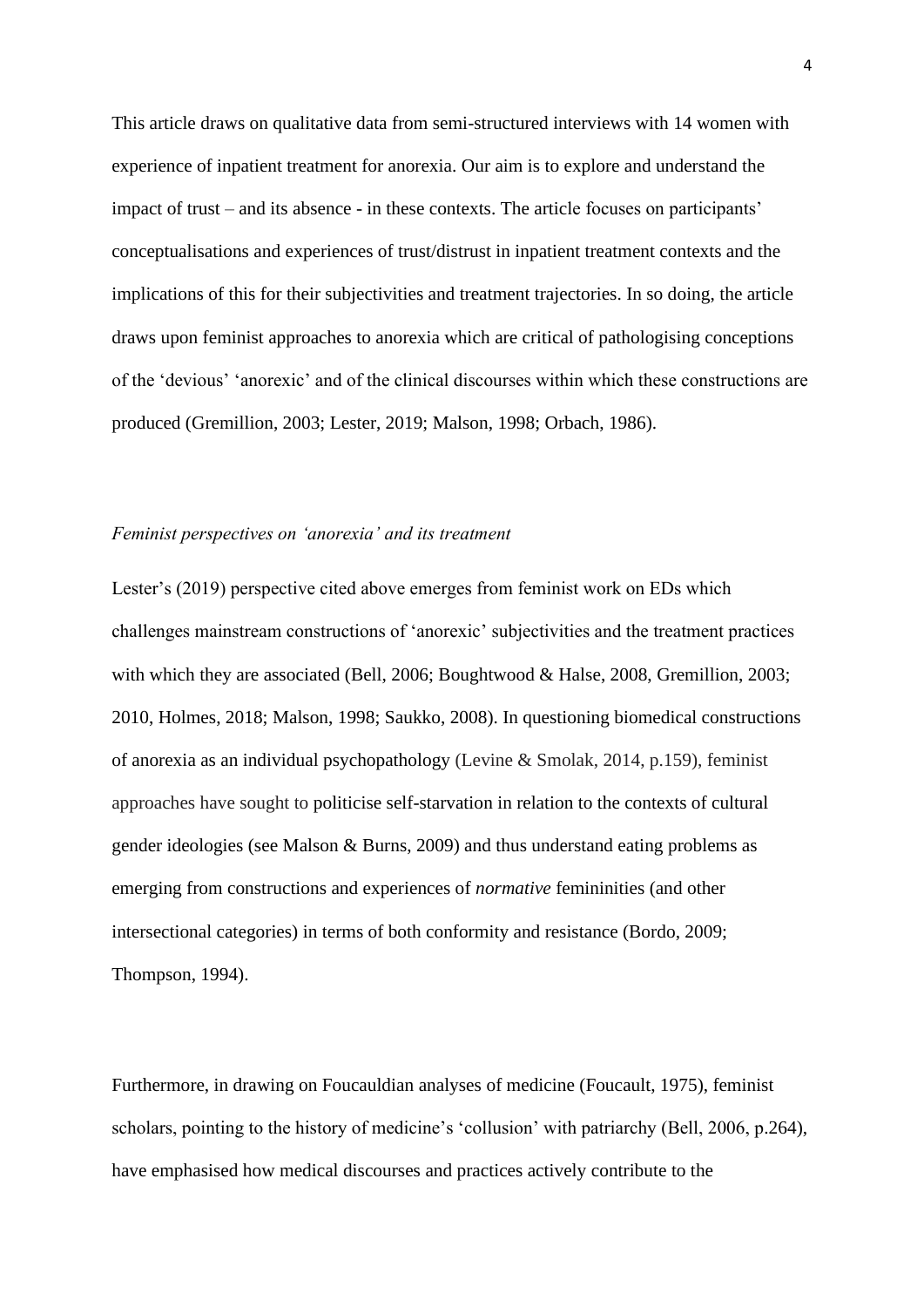reproduction of 'anorexia', not only through diagnosis, but also in creating the very clinical conditions which *produce* 'anorexic' subjectivities (Gremillion, 2003; Sesan, 1994). Bell even argues that treatment centres are 'distinctly disciplinary environments … which reinforce societal control over women's bodies and the disciplinary boundaries of normative femininity' (2006, p.287). Inpatient treatment is read by these scholars, then, as disallowing women's autonomy over their own bodies, and returning them to the realm of masculinist control (Bell, 2006, p.263). This is all the while that the social and cultural contexts of women's eating and bodily distress go largely unheard within treatment—with feminist approaches to EDs often excluded or marginalised within mainstream clinical contexts (Bell, 2006; Holmes, 2016a, 2017).

Although little work has focused primarily on notions of 'anorexics' as manipulative … secretive, dishonest, sneaky [and]… sly…' (Lester, 2019, p.290), concerns about these constructions have permeated feminist work for decades (Boughtwood & Halse, 2010; Gremillion, 2003; Lester, 2019; Malson & Ryan, 2008; Orbach, 1986). Hence, feminist scholars have 'criticise[d] assumptions that patients should submissively acquiesce to the authority and expertise of medicine and medical practitioners' (Boughtwood & Halse, 2010, p.84) – seeing patients' responses to treatment as legitimate challenges to restrictive, disempowering and potentially unethical practices. Equally, feminist scholars have critiqued related constructions in popular and clinical discourses of 'anorexics' as untrustworthy (see Malson & Ryan, 2008; Ramjan, 2004). So just as beliefs that idealised images of slimness 'cause' anorexia pivot on a long history of discourses which construct girls and women as passive, irrational and 'susceptible' media consumers (Bray, 2005; Holmes, 2016b), so ideas about manipulation are seen as highly gendered and infantilising (Malson & Ryan, 2008). Patients emerge as 'dangerous and deceitful' subjects who, echoing broader patriarchal constructions of femininity (cf Beauvoir, 1984), are simply *not what they seem*. Feminist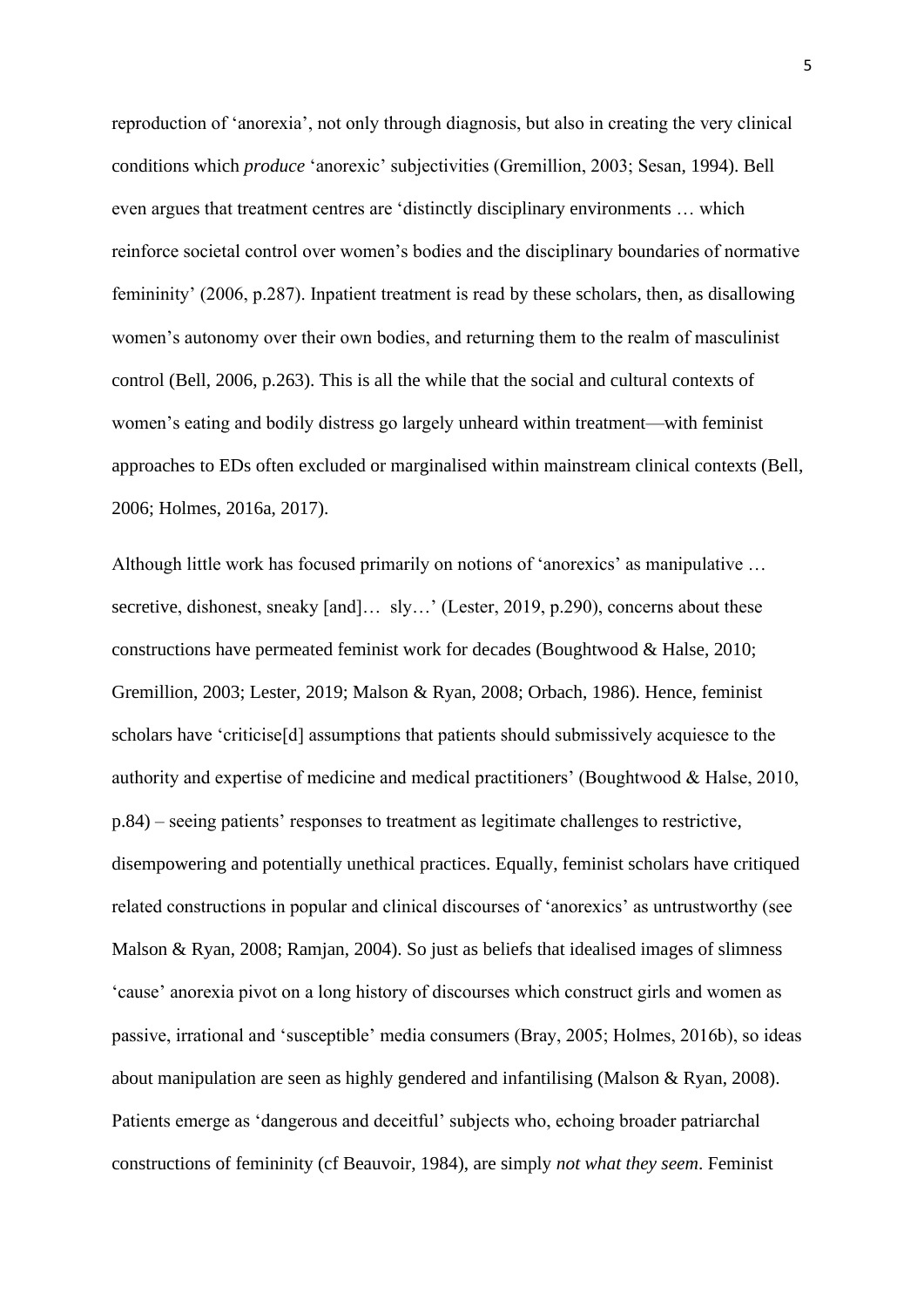scholars have thus questioned whether inpatient contexts are conducive to developing the trust and healing that are arguably necessary for recovery (Orbach, 1986; Sesan, 1994). Researchers have noted the challenges faced by clinicians in ED treatment when 'core values' such as trust and honesty are 'replaced by an inner turmoil of … sadness, anger and being disheartened' (King & Turner, 2000, p.142). Yet, to date, little attention has been given to patients' perspectives on trust. Although health professionals' perspectives are clearly important, it is vital that we also ask about *patients'* experiences – those who are subject to distrust on a daily basis.

Before moving to our analysis, it is important to provide some background about aspects of ED inpatient treatment which are relevant to this study. In the UK, ED inpatient treatment is provided by both National Health Service and private healthcare providers. It is variously provided in general hospital wards; psychiatric wards; and specialist ED wards and residential settings (Beat, 2015). Inpatient treatment has become increasingly multidisciplinary and multi-modal, moving beyond a singular focus on weight and food (Dalle Grave et al., 1993a; Ziser et al., 2018). Nevertheless, behaviour modification techniques remain prominent and systems of 'rewards and punishments … pervade treatment centres using the most current evidence-based therapies and treatment practices' (Matusek, et al., 2010, p.446). Unsurprisingly, scholars and clinicians have questioned the ethics of ED behaviour modification programmes (Bruch, 1974; Dalle Grave et al., 1993a; 1993b; Eivors et al., 2003; Geller et al., 2006; Matusek & O'Dougherty, 2010). The UK's National Institute of Clinical Excellence (NICE) guidelines (2004) for ED treatment in fact stated that 'rigid inpatient behaviour programmes should not be used' (although the updated version [NICE, 2017] notably omits guidance on this matter at all). Others have also argued that standardised inpatient behaviour modification programmes can be strict, inflexible and detrimental to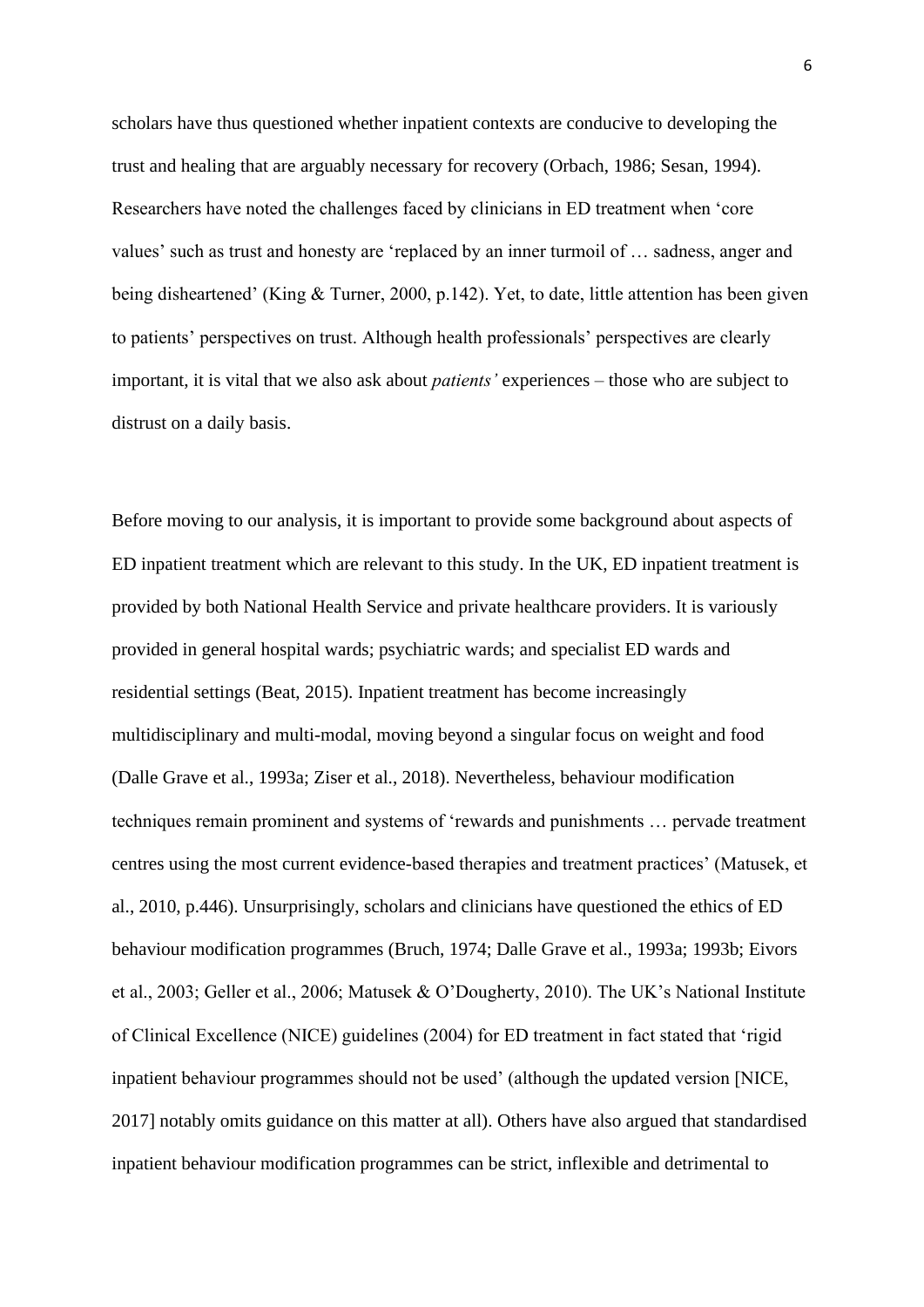patient progress, (Offord et al., 2006; Orbach, 1986; Sesan, 1994). As Dalle Grave et al. observe:

the issue of ethics arises whenever the application of rigid behavioural methods are in question. It is debateable whether rigid methods are at all necessary when more flexible alternatives exist. Instead, perhaps it is more desirable to rehabilitate the patients with a lenient approach that exists on a therapeutic relationship based on mutual respect and trust. (1993, p.166-7)

Early work by Touyz et al. (1984) in fact demonstrated that a more lenient approach (without strict target weights and surveillance of food intake) to treating anorexia did not necessarily have poorer outcomes than stricter ones. Thus, although the present study focuses specifically on experiences of trust in treatment, it simultaneously provides crucial insights into current clinical practices in inpatient contexts, and their implications for patient subjectivities and recovery.

### **Method**

#### *Participants*

Once ethical approval was granted<sup>2</sup>, participants were interviewed between July and September 2019. The interviews followed a semi-structured schedule and lasted approximately one hour. Participant information sheets were provided in advance and consent was given verbally and in writing at the start of each interview. Depending on participants' preferences and geographical locations, interviews were conducted either in person (1), or via Skype (2) or telephone (11). Participants were recruited via the online research page and social media accounts of Beat, the UK National ED charity. Under the title *'Trust' in ED Treatment: Patient Experiences of In-patient Contexts*, our recruitment post invited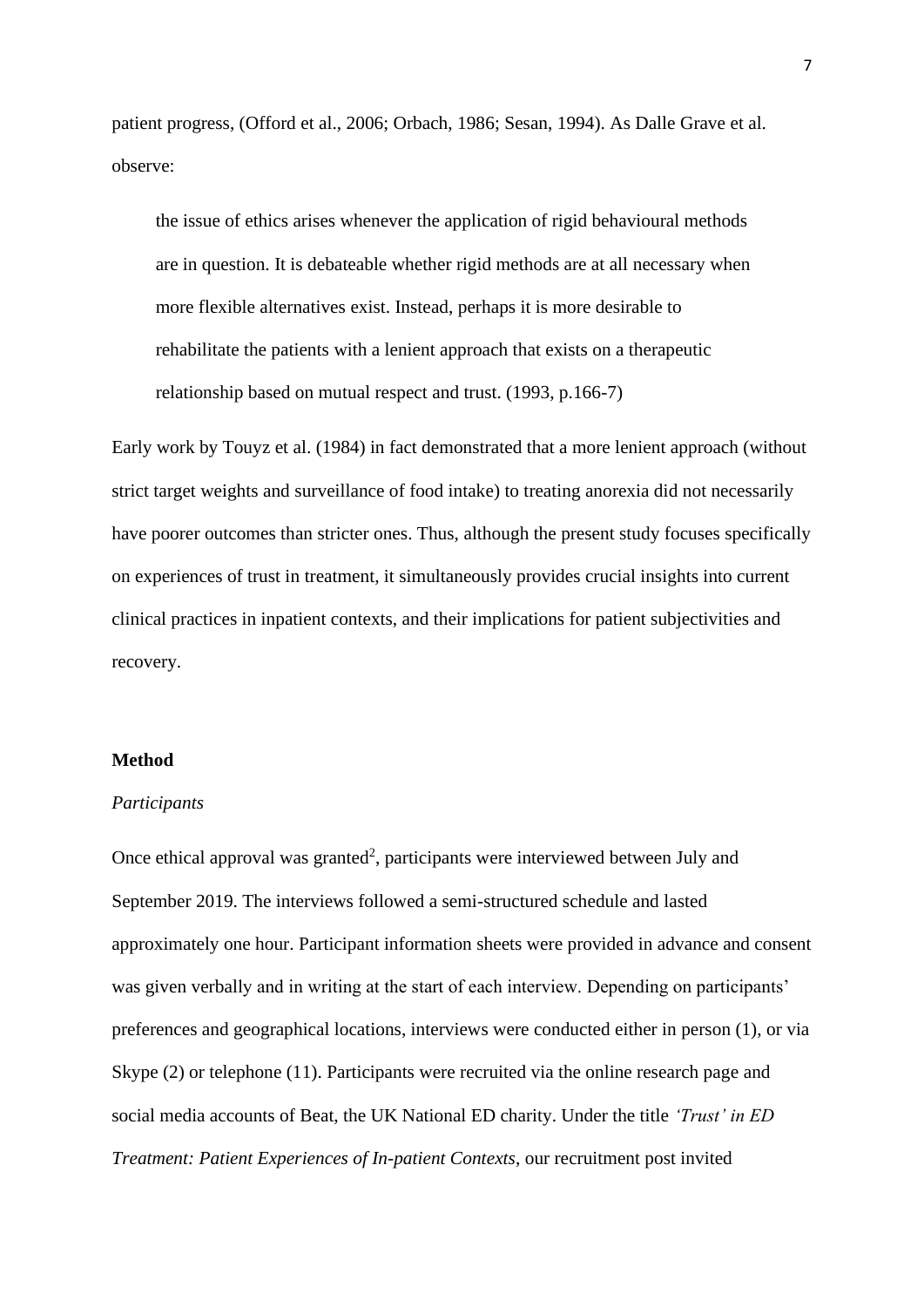participation from anyone, 18 years or over, of any gender, sexual orientation and ED diagnosis who had experience of inpatient treatment for an ED and who was interested in discussing their experiences of trust in treatment. We included everyone who volunteered to participate in the study and despite our effort to recruit a more diverse sample, we recruited 14 cis-gender women, aged between 20 and 42 years of age, living in the UK. Eleven participants identified as white British, whilst the remaining three identified as white Jewish, white American and 'other'. All participants had experience of anorexia. Some considered themselves to be recovered from their ED, whilst others did not, but all had experienced between one and five inpatient admissions and most described experiences within the last 5 years. Precisely because 'anorexic' voices are often rendered suspect (Lester, 2019; Saukko, 2008), we deliberately refrain from indicating in our analysis below whether participants identified as recovered or not, preferring instead to view participants as women whose experiences and *critiques* of their treatment are rational, legitimate and valuable.

#### *Data collection*

Trust is clearly a 'complex, multidimensional concept, making it difficult to operationalize, measure and interpret' (Simpson, 2007, p. 264). We did not explicitly interrogate participants' understandings of this term during the interviews but, rather, asked them to discuss their experiences of 'trust' in the context of inpatient treatment. Participants were asked:

- Please tell me as much as you like about your inpatient experience(s).
- Tell me about 'trust' in this context. Was it something that had to be earned? How did that make you feel? Can you give examples?
- Were there any significant relations with staff in terms of trust?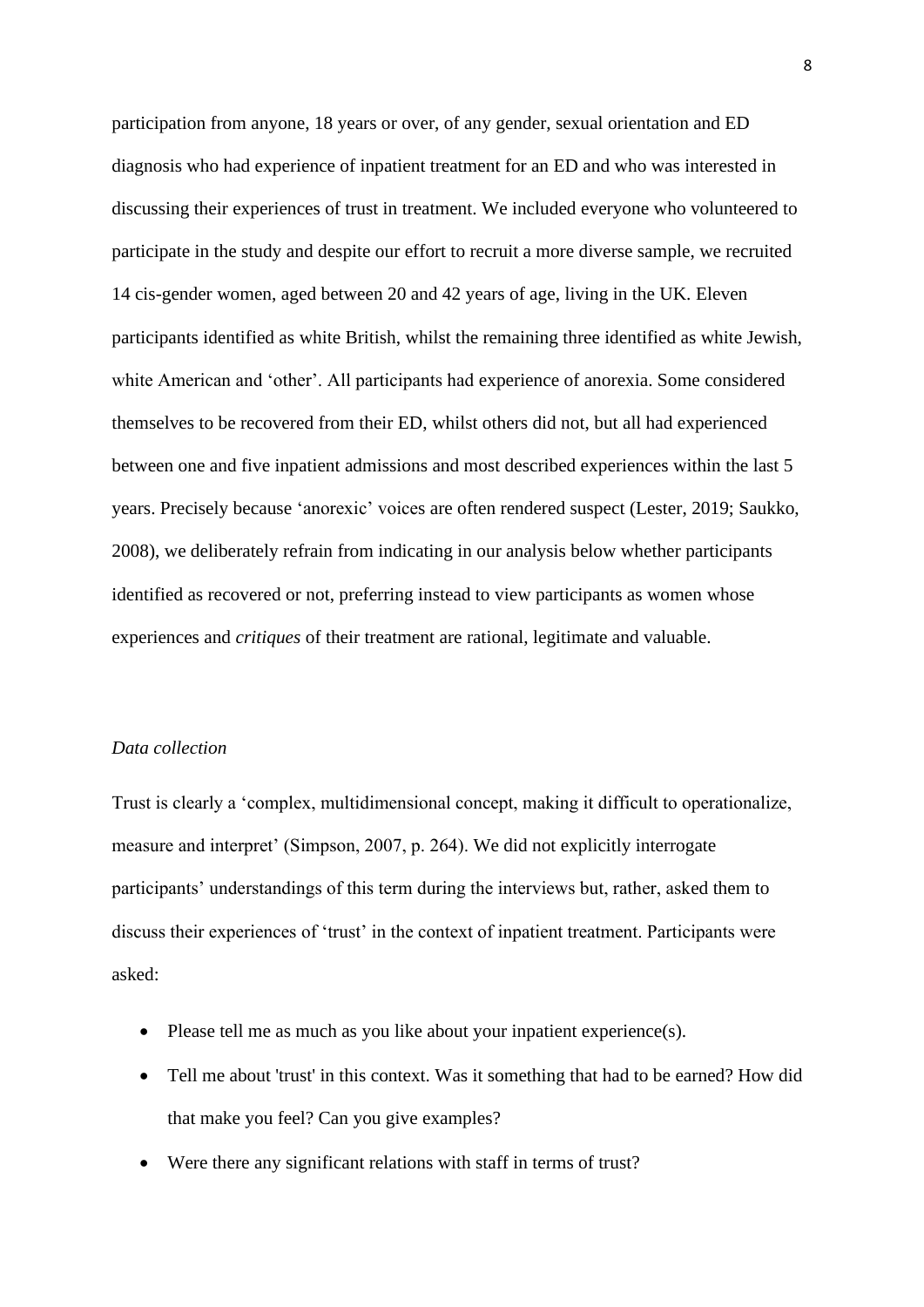- What about relations with other patients? How were relations between patients perceived by staff?
- Could treatment be different in terms of trust? If so how?

Feminist researchers have sought to reduce the power differentials between 'expert' and participant, often including discussions of personal experiences and reflexivity in ways which are not silenced by objectivist concerns over 'bias' and 'distortion' (Oakley, 1981; Tang, 2002). In this regard, the interviewer [SH] chose to briefly disclose her own history of longterm anorexia and admission to a UK inpatient clinic. Although gender congruence and shared experience do not guarantee non-hierarchical relationships between participants and researcher (Tang, 2002), the self-disclosure was offered as a form of reciprocity that felt congruent to the interviewer who was very aware of shifting in the interviews between the positions of feminist researcher and 'eating disorder sufferer'.

### *Analysis*

The interviews were audio-recorded, transcribed and anonymised, including removal of any clinic or staff names. The data were then analysed by all three authors within a poststructural, discourse-analytic framework which enabled us to attend to the ways in which identities or experiences were constituted in the interview transcripts. Feminist poststructural work sees discourses as actively constitutive *of* identities and experiences (Foucault, 1973), producing subjectivities within relations of power (Moola, Gairdner, & Amara, 2015). This position acknowledges that whilst identities are constructed within discourse, subjects nonetheless exist as 'social agent[s] capable of resistance… produced out of the clash between contradictory subject positions and practices' (Weedon, 1987, p.124). Hence, we explored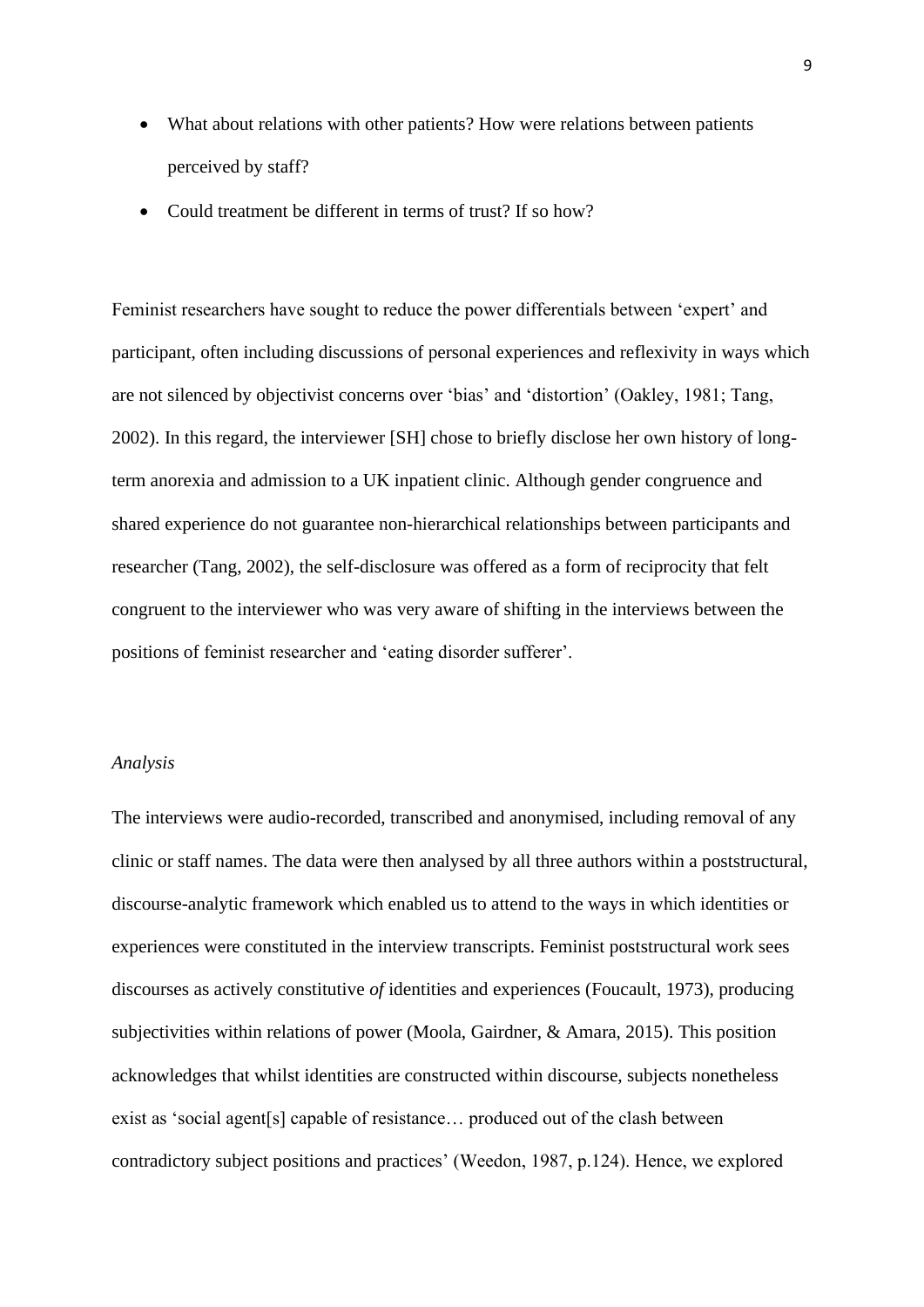how participants moved through multiple positions during the interviews, internalising, negotiating and critiquing constructions of 'anorexic' subjectivities within treatment.

Within this poststructural framework, we drew on the coding strategies of thematic analysis (Braun & Clarke 2006), and worked together in generating themes (Gauntlet-Gilbert et al., 2015). This interactive approach had the explicit aim of drawing from multiple perspectives, allowing our assumptions to be challenged (Phoenix et al., 2016). The first stage involved familiarization with the data, reading and re-reading transcripts, producing notes on preliminary ideas and observations. Second, this process was used to generate initial codes across the full data set. Third, these codes were then used to generate broader thematic categories across the dataset, focusing particularly on recurrent themes which we discuss below.

# **Findings**

#### *'You were meant to hate it. That's the point': Treatment as punishment*

All but one participant recounted how, when they were first hospitalised, they were shown absolutely no trust by staff and described how trust was something they had to 'earn'. They understood ward rules as inextricably linked to this lack of trust and, whilst participants often also took part in other interventions such as individual and group psychotherapy and occupational therapy, discussions of restrictive regimes played a central role in the interviews. Participants described having restricted (or sometimes no) access to family, mobile phones, social media, television or books; being prohibited from moving around the clinic or ward freely; not being allowed outside; supervision after meals and snacks; supervision in the bathroom (and sometimes 24-hour supervision); no personal access to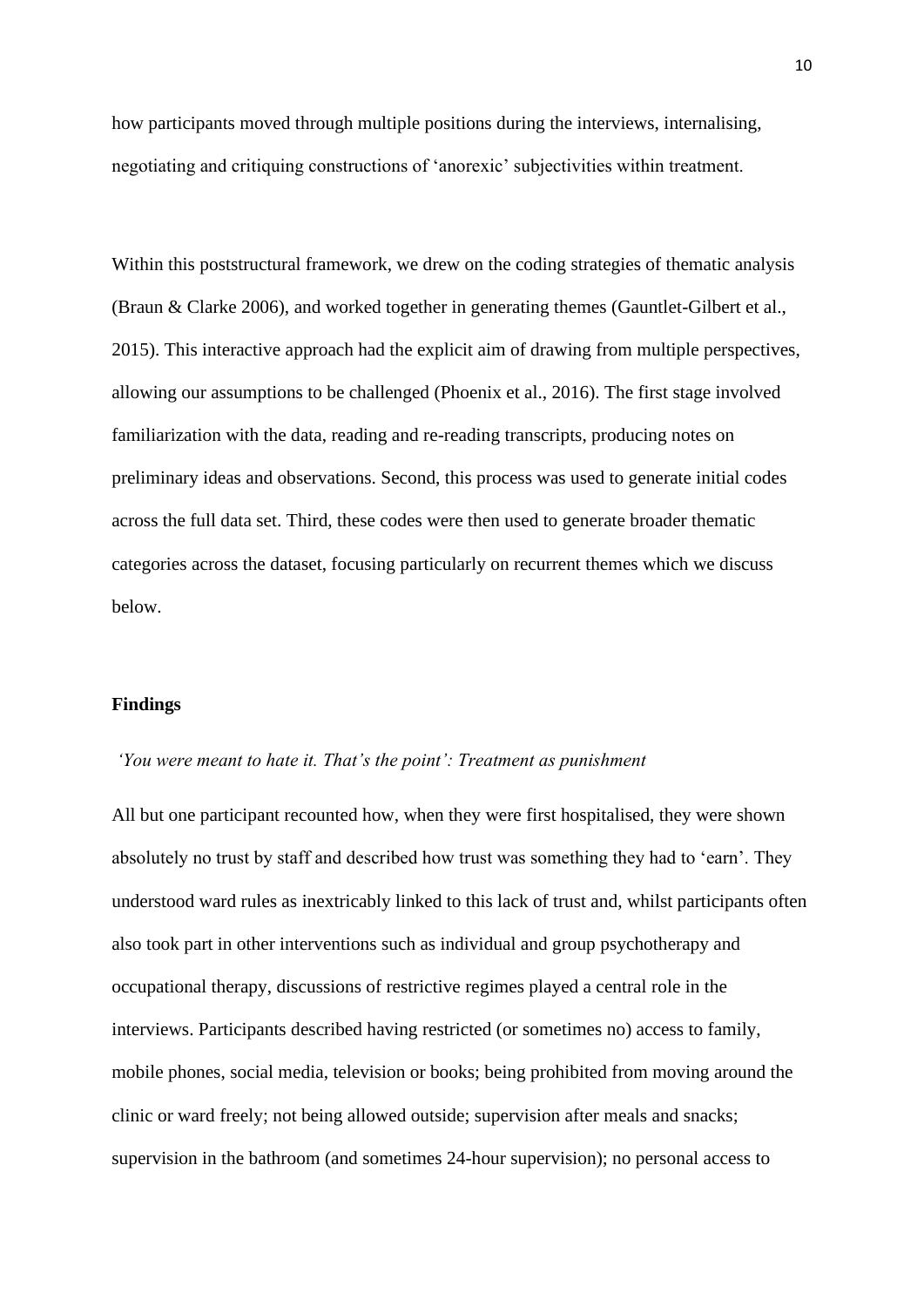running water; and no permission to shower (in one case, for nearly 3 weeks). Often the range and severity of these rules reduced over time: some participants reported that they 'earned' these 'privileges' back, whilst others did not. Aside from rules regarding post-meal or bathroom supervision (which participants understood to be about limiting purging, even if they did not all agree with such rules or find them helpful), the women were often given no clear rationale as to why particular regimes existed. This is despite clinical research suggesting that treatment rationales should always be clear for patients (Offord, Turner & Cooper, 2006). Participants made such comments as:

There are rules that they don't explain at all. (P9)

They would just say 'That's the way it has always been done and that is the way we do it'. (P4)

There wasn't often a rationale. It was often just 'you're ill' or 'you're angry'… it made me feel untrusted, and like I wasn't worth listening to. And like I was crazy... $(P13)$ 

I always asked for rationales but rarely got them. I was that nightmare patient [laughs]... But then you'd get fed up of arguing because then you'd get a bit of a name for yourself as like a troublemaker…so I'd just keep my head down. (P2)

In addition to the dismissal and invalidation of patients' voices, as developed in more detail below, we can see here the perceived risks of questioning treatment rationales. In P2's response, simply by 'asking' for rationales she believes that she will be quickly reframed as an argumentative 'troublemaker' and even a 'nightmare patient'. Indeed, this quote makes clear that 'choices' for patients are limited: either comply unquestioningly or risk being further pathologised as 'treatment resistant' (Lester, 2019, p.172). The power of this framework is further clarified below: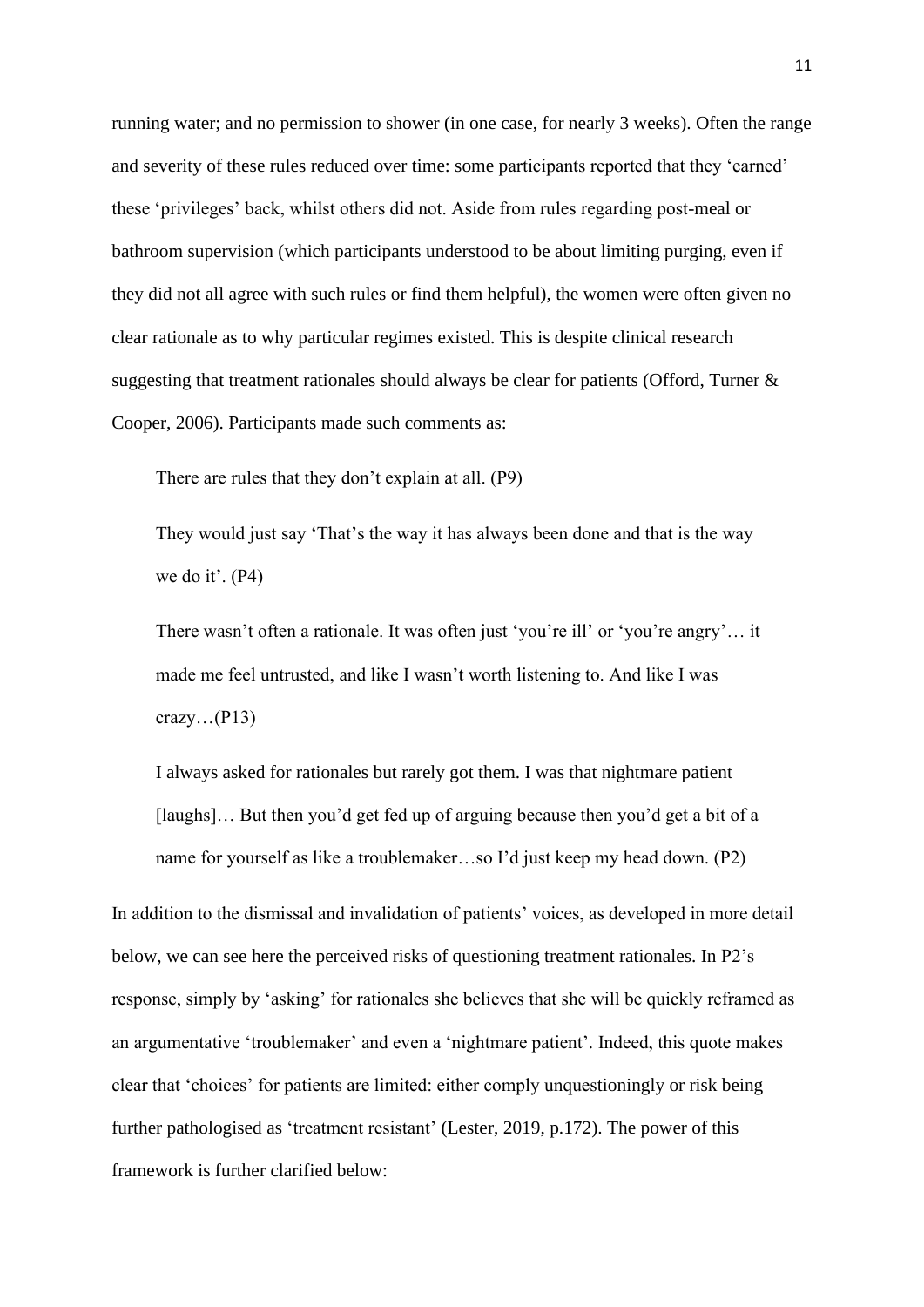I was told if you comply, then you'll get on a lot better here… I saw very quickly how my mind-set changed to being that of the oppressed… the patient. I went in as a young woman … who knew her rights … to being part of a system very quickly. (P5)

The loss of individuality, voice and agency is striking here, as is the construction of a 'system' in which the position of 'patient' is particularly delimited. This absence of clear rationales for treatment decisions was central in many participants' accounts, where it was associated with a view of treatment as punitive and as based on a misrecognition of 'anorexics' as manipulative and untrustworthy. One participant, for instance, recalled reading treatment guidelines warning clinicians to 'be very afraid - [patients] ... will be extremely manipulative and will club together to split staff members up …' (P10), whilst others discussed how these discourses were *openly* drawn upon by some health professionals:

The ward manager came in … and she said 'I know what you're all like. You all think that we're not watching you and that we don't know what you do but trust me, we *are* watching you … You say you just want to go out for a quick walk… but I see you running around the grounds of the hospital'. I mean no patient did that while I was there so I don't know what she was talking about… She said 'don't forget that big brother is always watching: we've got cameras everywhere.'…. I remember …thinking *you* are talking to a group of mentally ill, vulnerable young women. Who on *earth* do you think you are? I was horrified. (P5)

With the clinic represented here as a literal system of 'total surveillance' (Foucault, 1975; Bell, 2006), the presence of a 'quasi-penal' theme (Ramjan, 2004, p. 298) with references to treatment as 'sentences' (P11) and 'doing time' (P9) is not surprising. As one participant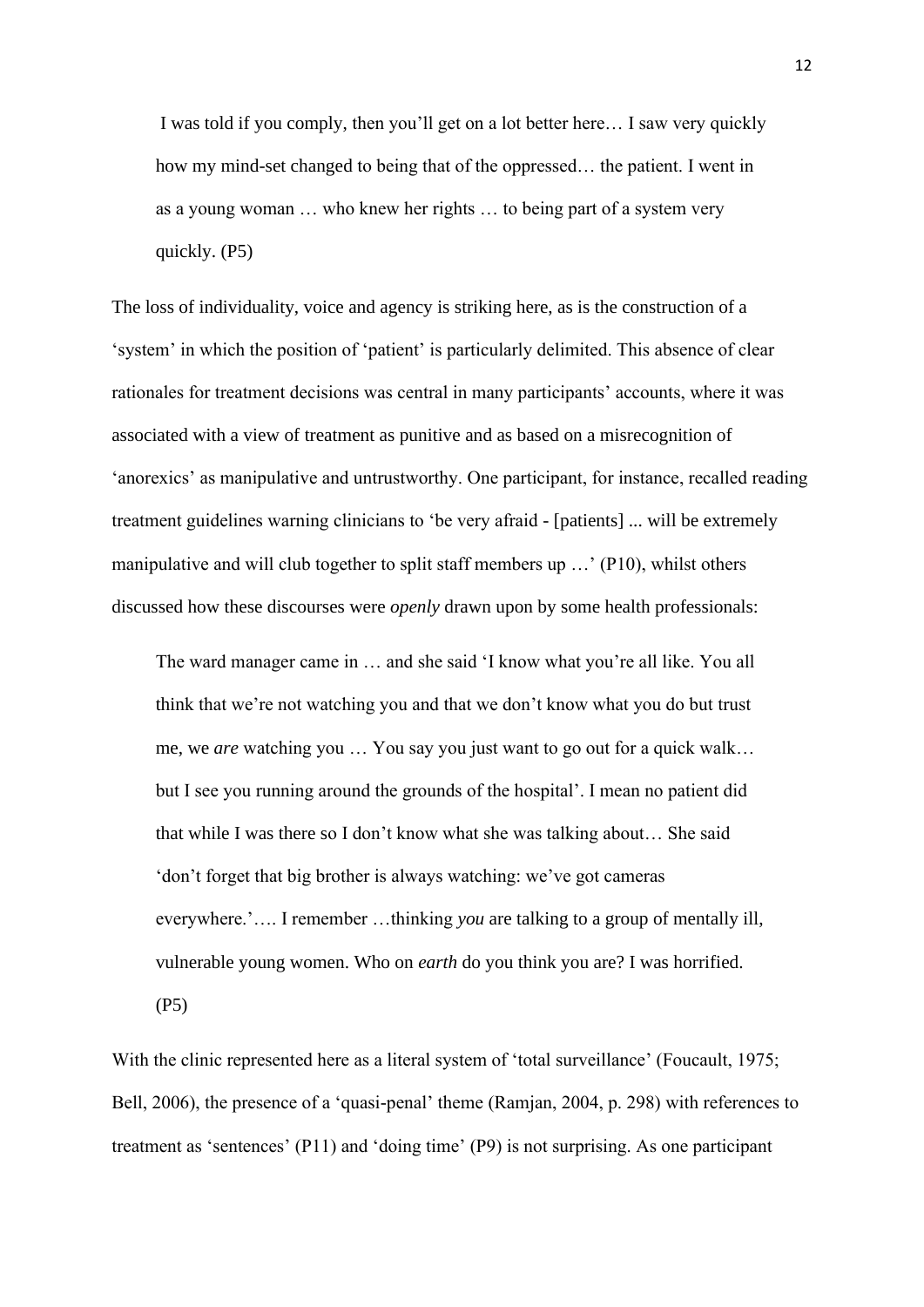commented: 'Everyone hated it. You were meant to hate it. *That's the point'* [our italics] (P9). A key issue here is the effect of these rules - and the pervasive lack of trust – on the participants.

#### *Dehumanisation: The consequences of mistrust*

Lester's observation that constructions of patients with anorexia as devious and manipulative 'often sit at odds with clients' own experiences [of themselves]' (Lester, 2019, p.290) also appeared as a frequent but contradictory theme in our data. Whilst participants vociferously criticised their treatment regimes, they also sometimes drew upon these constructions themselves:

There's this assumption that [we] … will lie… It's a shame… I used to hate it. But I kind of get it as I was as guilty as the next person... But I guess you have to earn that trust: if you're lying about one thing, you can't expect them to believe you about everything else. (P2)

It would be remarkable if participants' self-constructions were *un*affected by dominant clinical discourses. Moreover, the strict, surveillance-based regimes of inpatient treatment have also been seen as actively *instigating* strategies to avoid weight gain (such as purging, water-loading or exercising) rather than functioning as a space to explore or 'cure' them (Gremillion, 2003). But it is clear in the responses above that participants construct these strategies (as well as the treatment regimes themselves) as both violating *and* reasonable, even whilst they struggle with their ethical dimensions.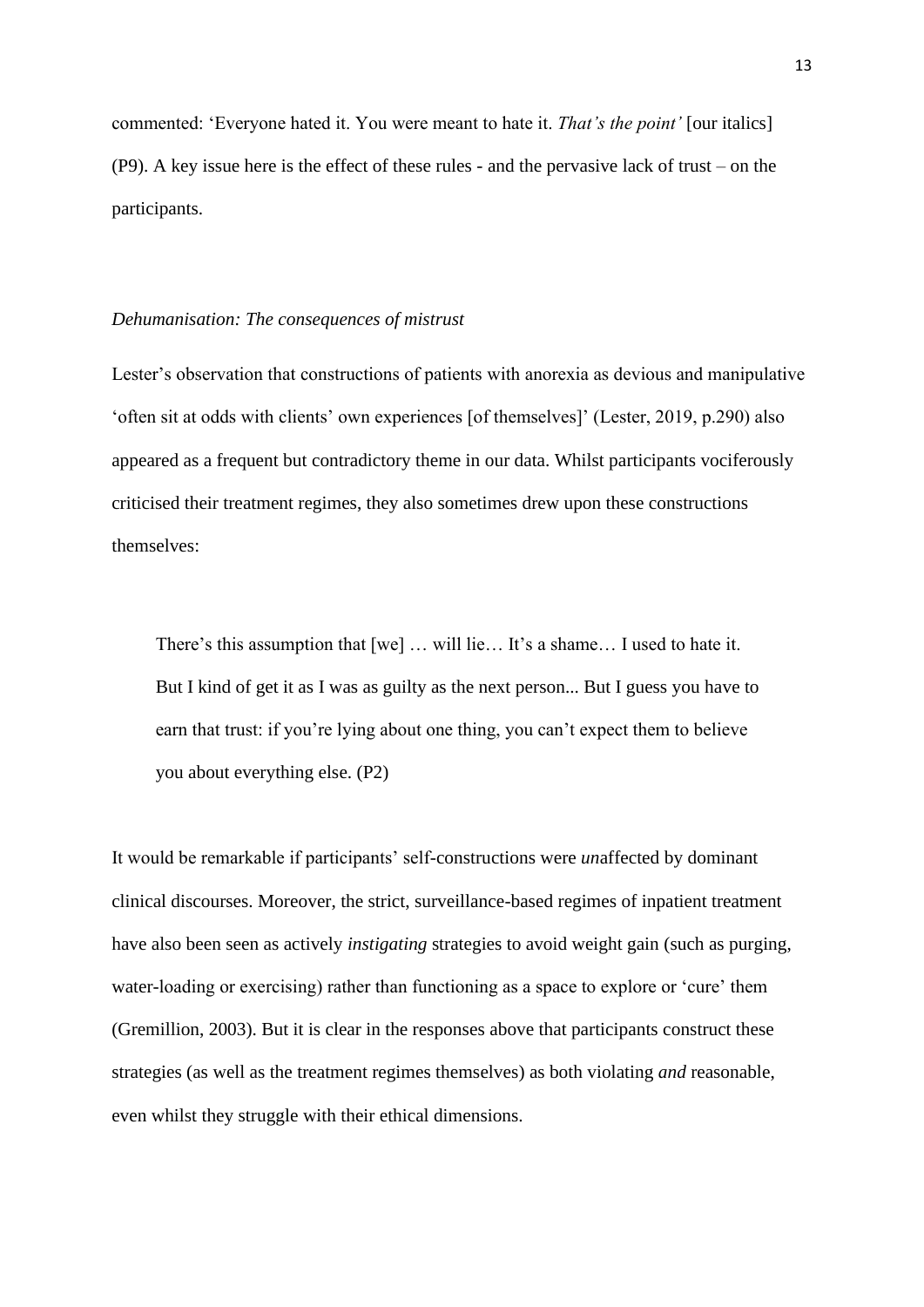However, for the most part, participants rallied against the lack of trust shown to them upon admission, the consequences of which they described as including eroded self-esteem; demotivation; dropping out/ termination of treatment and triggering experiences of trauma. This disjuncture between clinical constructions of 'anorexics' (as pathological and untrustworthy) and patients' experiences (of themselves as individuals) is vividly illustrated below:

I didn't expect my eating disorder to change how people perceived me as a person? … I'd always been seen as very … trustworthy… a very honest person… so I naively assumed I would be trusted within the context of … treatment …And so when I went in and I was immediately seen as untrustworthy and that it was a default position …that was pretty polar to how I'd been seen in other areas of my life. That was both really surprising and really distressing as these were things that I really valued in myself … They very quickly eroded a sense of myself as being a good person – as if my eating disorder had eroded my character … (P12)

What this participant articulates as an 'erosion' of character appeared in other accounts:

I think it contributed to my self-loathing and negative self-worth. And I already felt so confused in the eating disorder and then these rules and the lack of trust were … like an additional tier of entrapment and confusion... I was like so low that this sort of punishment system – I didn't know if I was in a sort of place to fight it (P3).

The comments support the point, made by renowned psychiatrist Hilde Bruch (1974) over 40 years ago, that restrictive and stringent inpatient treatment may dehumanise patients, impede the therapeutic relationship and enhance patients' feelings of ineffectiveness and low self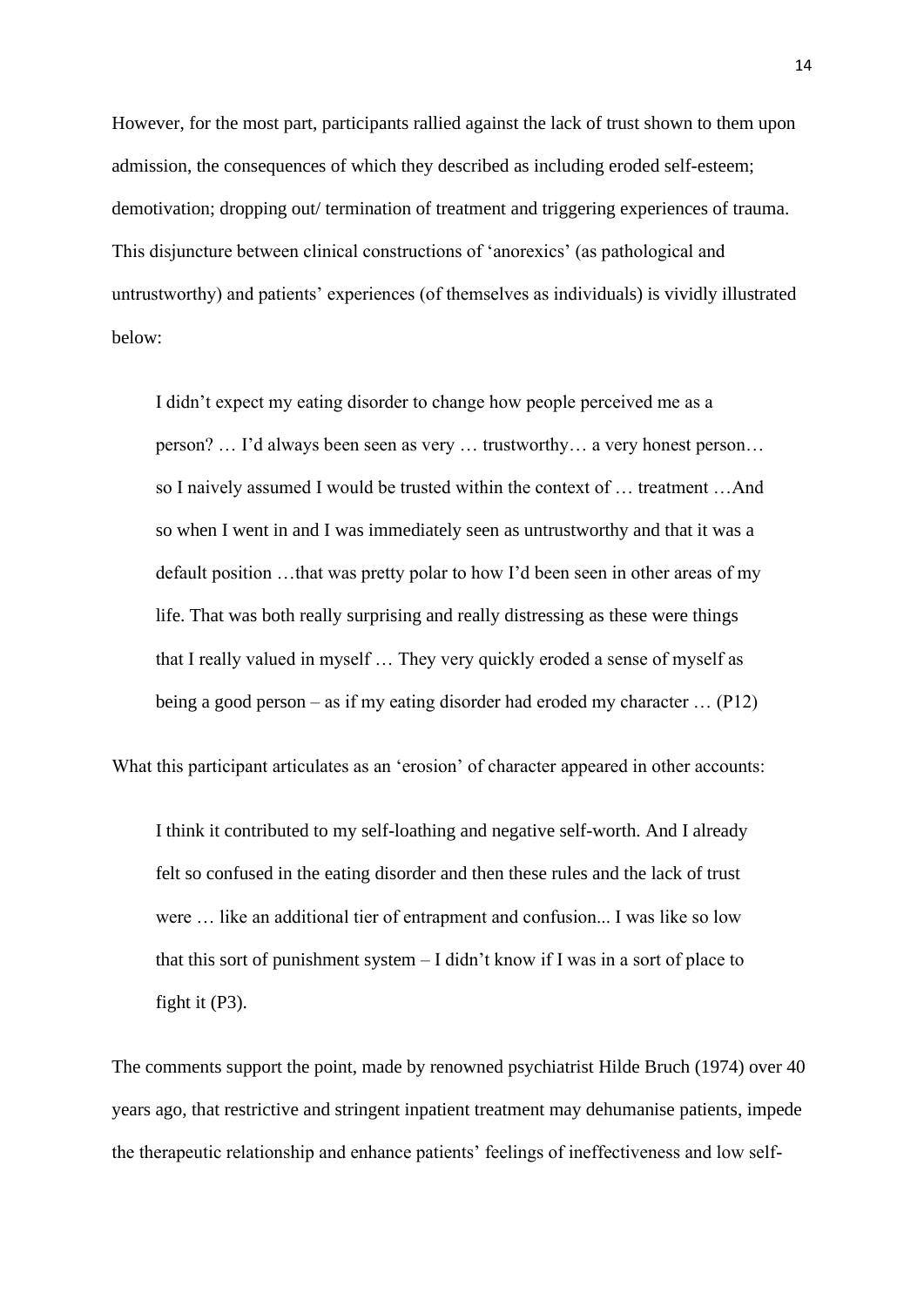worth. Although Bruch was talking here of earlier models of inpatient treatment based explicitly around social deprivation via isolation and enforced bed-rest (the latter of which had only been experienced by a minority of our participants), the *effects* of treatment practices over 40 years apart emerge in strikingly similar ways.

For some participants, the implications of some of these practices had further consequences. One, for example, spoke of being under 24-hour surveillance as follows:

It was awful. I don't know how a healthy person would do in that situation. You've got someone no more than a metre away from you watching you even as you are sleeping. … With the bathroom it seemed almost as if they were trying to punish me. They'd have the door wide open – more than it needed to be ... I'd say 'can you close it a bit more?' and they'd say 'no [we]… need to be able to see you and make eye contact with you'… [One professional]… persisted to make eye contact with me while I was going to the loo... I don't understand why anyone would do that.... It's humiliating and degrading and invasive. I mean I have had issues with sexual assault ... and there's something that is comparable – having no control over your own body. So someone witnessing that  $-$  it does seem like it's more of a spectacle to them  $-$  like they don't see you like a human. (P9)

Dehumanisation can be observed again here, yet with a specific inflection: the participant links this moment of surveillance with her previous experience of sexual assault. The relationships between sexual abuse and EDs have been explored widely (Hall et al., 1989; Sanci et al., 2008) and feminist work on EDs has given particular focus to such issues (Bordo, 1993; Gutwill & Gitter, 1994; Thompson, 1994)—seeing them as 'socially induced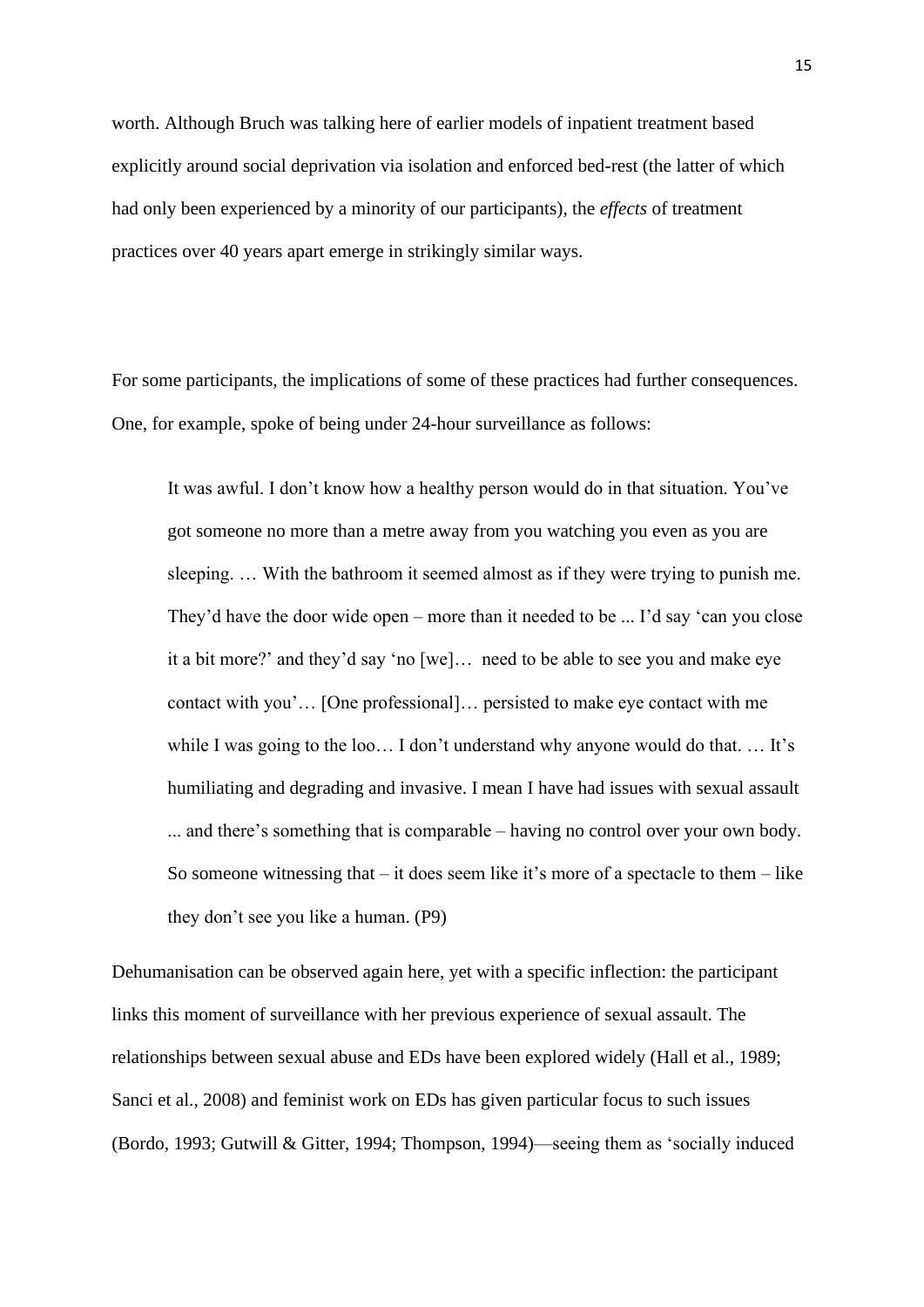injuries' (Thompson, 1994, p.8) that particularly affect women. Whilst feminist research on ED treatment has long since questioned whether 'acts of "care" that look like – and feel like – harm ... actually provoke the very conditions they are supposed to treat' (Lester, 2019, p.177; see also Gremillion, 2003), the quotes above emphasise the importance of listening to women's views about the treatment practices that are 'allegedly helping them' (Saukko, 2008, p.43). Indeed, the idea of inpatient treatment as a form of 'trauma' in its own right appeared across multiple interviews, and the term was frequently used to describe lasting anxieties, 'nightmares', habits and fears that resulted directly from *clinical practice* on the ward*.*

*'A walking eating disorder': Disqualifying the voice, privileging the body* Previous studies have highlighted the theme of being treated as 'an individual versus just another anorexic' (Colton & Pistrang, 2004, p.2). A key theme in our data was certainly the experience of having one's speech and actions perpetually reduced or attributed to the anorexia. Participants often saw this as an outcome of distrust:

It was a one-size-fits-all approach. It was just assumed that I was going to be lying – because there was *no* trust. Like if the blinds were shut in my room, it wasn't because I was getting dressed, it was because I was exercising - which I'd never had a problem with. [original emphasis] (P5)

This idea of actions, choices and words being reduced to the ED appeared frequently in other accounts:

If I chose something, it was always assumed that the eating disorder chose it… So we had ice cream one day and we had like four different flavours… I chose vanilla, because that is what I wanted. It was automatically assumed that I chose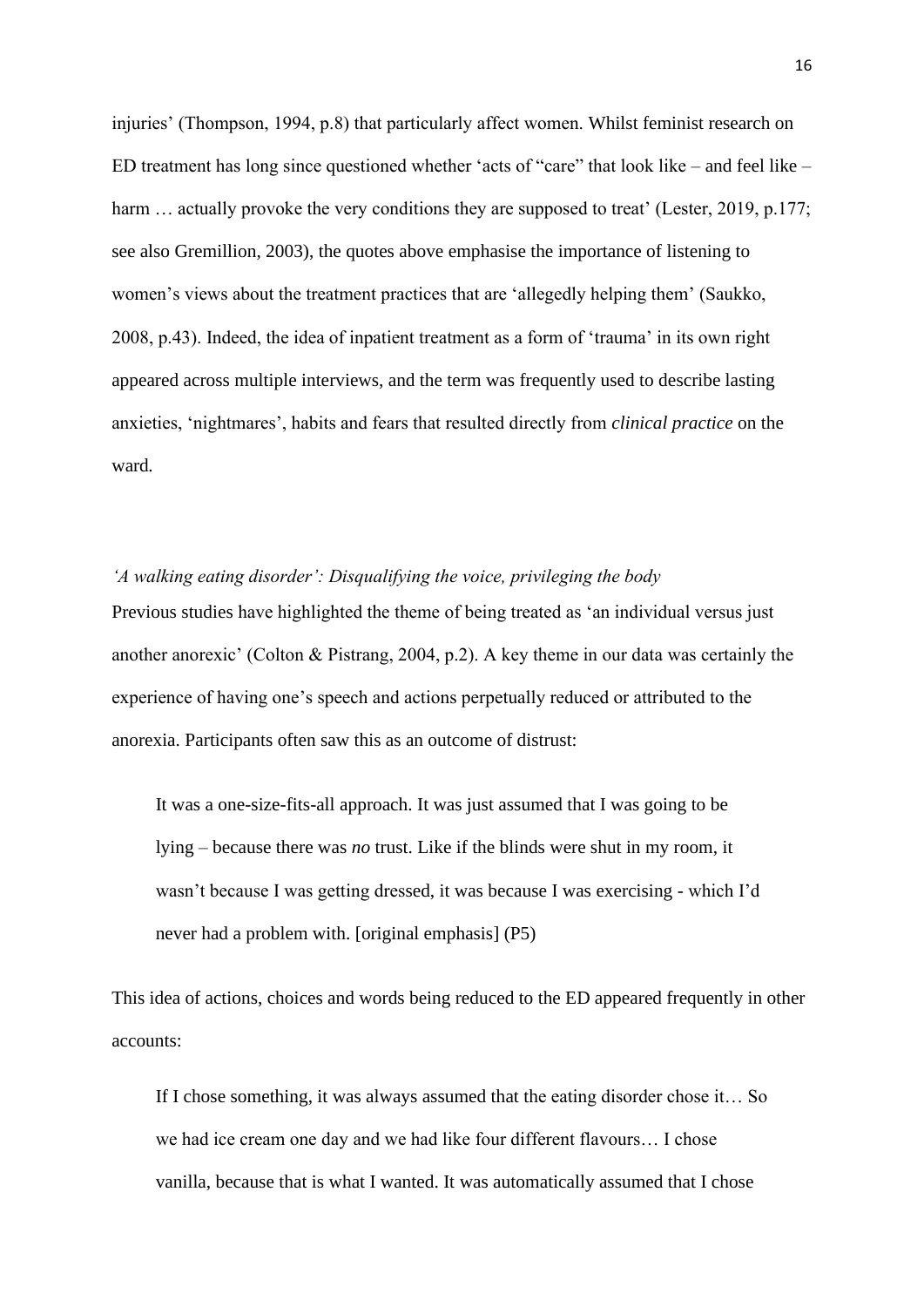it due to calories. I didn't know the calories in the bowl of ice cream ….I didn't want to be a walking eating disorder. I was tired of being viewed through this lens of the eating disorder behaviour… Even if I said 'I miss my family I want to go home' they'd just say 'that's your eating disorder talking.' (P8)

Given that vanilla ice cream was on the menu, even complying with treatment is rendered suspect here, foregrounding the difficulty of patients achieving 'epistemic authenticity' (Lester, 2019, p.265) when they are perceived as untrustworthy. Similarly, in simply missing her family, this participant is again constituted as an unreliable subject whose voice becomes delegitimised (Lester, 2019; Saukko, 2008).

It is also important to recognise here that assumptions about patients being untrustworthy had real *consequences* for the treatment practices and trajectories experienced by participants. As one explained:

Everything was always seen as the eating disorder's fault … Everything had to be perfect, and I … don't think they realised when things were genuinely wrong or were accidents ... Like there was one morning when I accidentally spilt milk [from my glass] and it was a genuine accident. But it was considered that I was incompliant and I had lots of consequences for it… I asked to refill the milk because I had genuinely spilt it but they said I had deliberately thrown it so I had to have the supplement stuff and I wasn't allowed on the walks for the rest of the week.

Interviewer: How did that make you feel?

Like I might as well have thrown the milk ... and I think it irritated me more because I offered [to refill it] – and it took me a lot to offer to get it replaced.  $(P1)$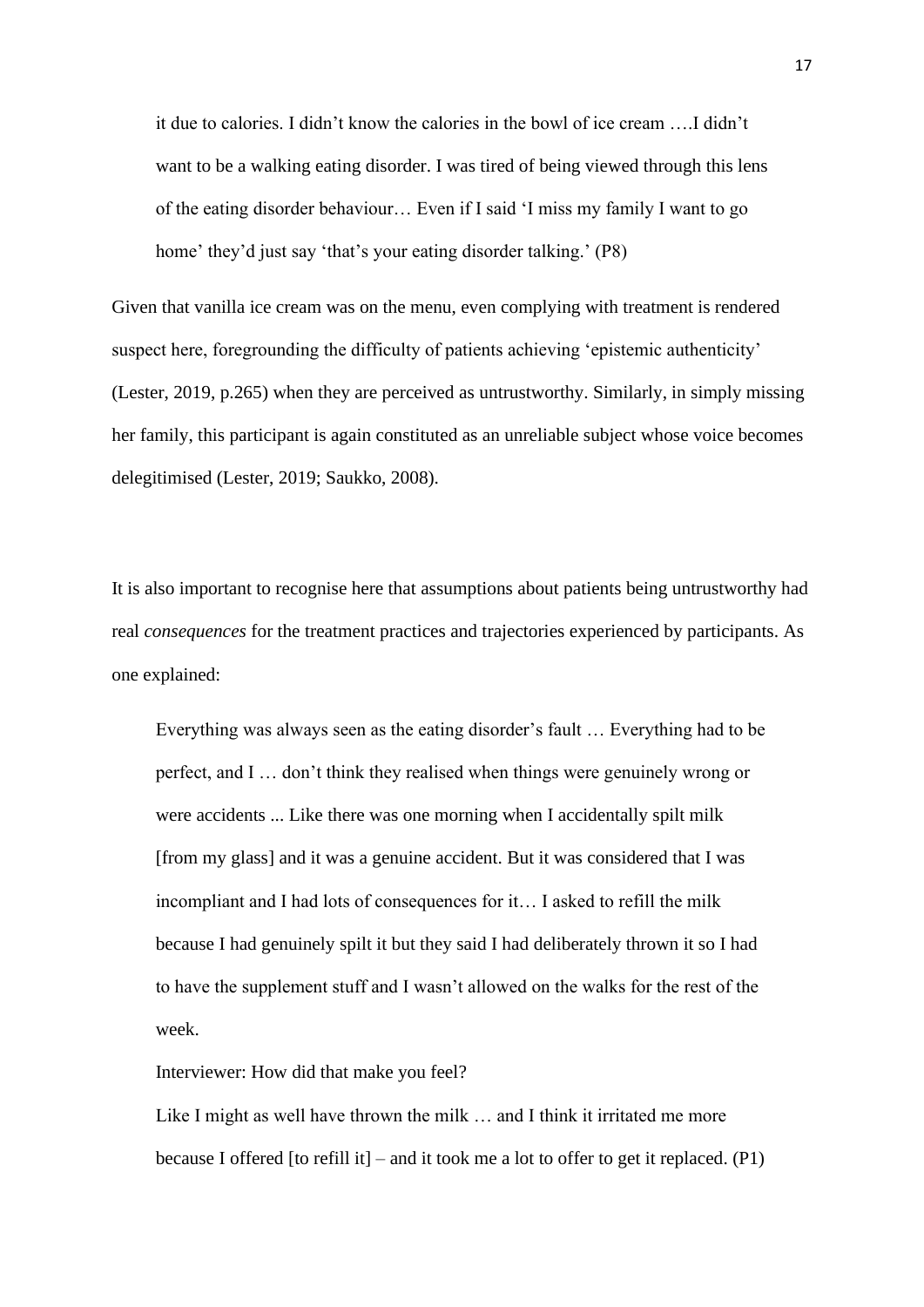Anorexia has been historically associated with perfectionism (Bruch, 1974), yet this participant effectively turns this construction back on *treatment* and its unrealistic expectations of patients. Any form of 'agency' here is automatically seen as illegitimate (and symptomatic of 'anorexia') (Lester, 2019), again evoking a sense of demotivation ('Like I might as well have thrown the milk'). This response also offers a sharp insight into disparities between the participant's own reality and that of the clinic: she understands herself as working hard ('it took me a lot to offer to get it replaced') but feels that this is completely unseen by staff who only view her through an ED 'lens'.

This disqualification of voice was inextricably linked to, and made possible by, a construction of bodies as valorised sites of 'truth'. As Lester (2019) argues in her ethnography of an American inpatient unit:

[T]he body comes to assume centre stage in eating disorder treatment and is believed to 'tell the truth' about a person's willingness to get well in a way that she herself is thought to be incapable of doing… Biological markers like lab results, weights, vital signs and body changes are treated as bearers of truth … to the extent that they come to elide the client herself and reinforce the notion that her body – sick and starving though it may be – is more authentic, more trustworthy and more reliable than she is. (p.172)

This body/voice hierarchy was frequently highlighted by our participants too:

If you didn't gain [weight]… it wasn't assumed that the meal plan wasn't working. They assumed that you had been sabotaging it in some way. So not only would they increase it, but you would have privileges taken away. (P1)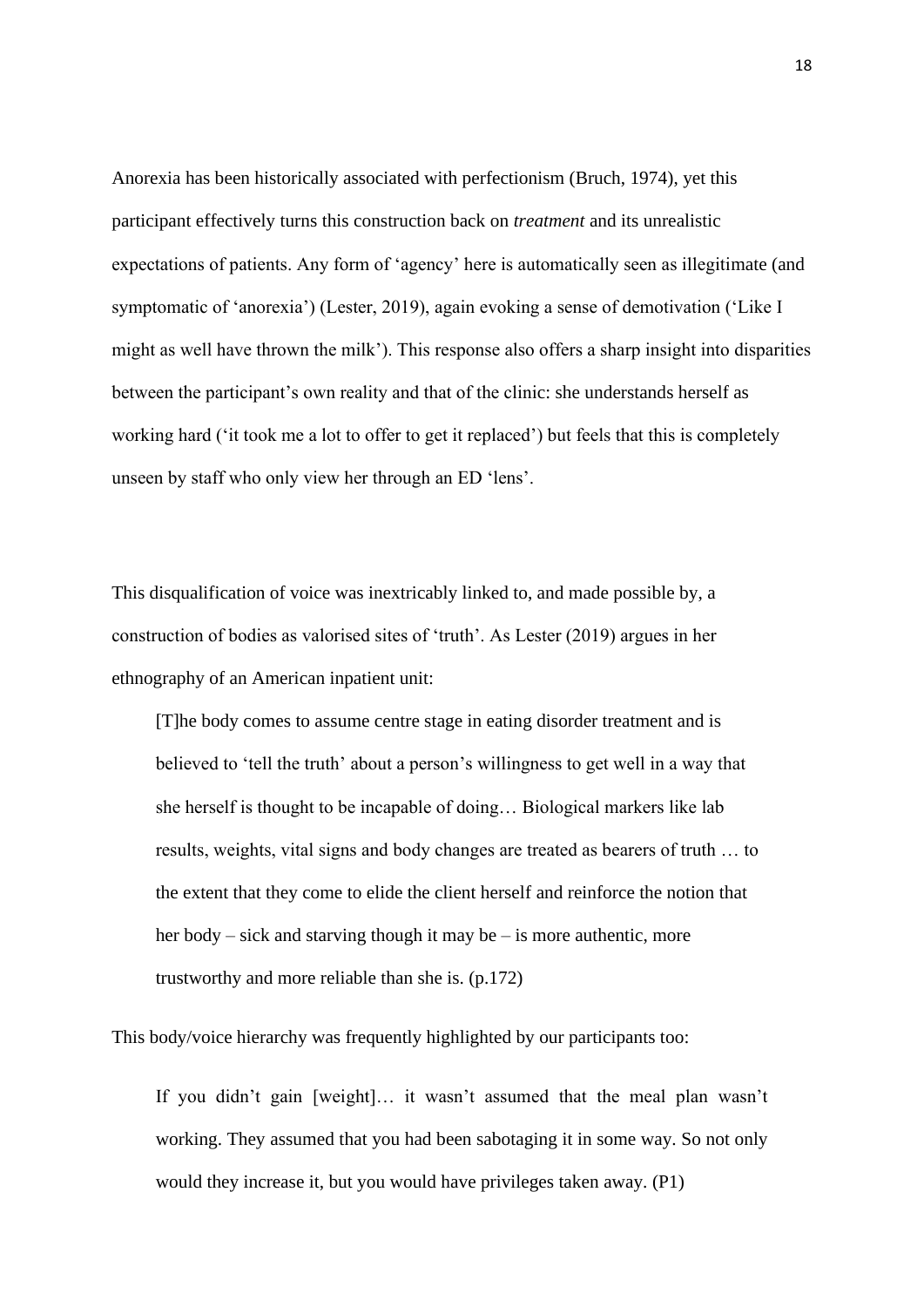As this extract suggests, biological markers of 'progress' had very material consequences for patients including increased calories or withdrawal of freedom. In one particularly evocative example, a participant, who had already reached a 'healthy' BMI, was denied a trip home because she was 100g below her target weight (even though she had been exercising with permission just one hour before). The extent to which patients' bodies were sometimes interrogated as sites of 'truth' is again brought into sharp relief below:

… Water and water loading [excessive drinking to inflate weight] became a very charged issue within my treatment … Any time my weight dropped, it was assumed that the weight prior to it had been falsified… [T]hey started spot weighing me incessantly… between meals and trying to calculate the weight of a meal and the weight of the fluid that I'd been consuming… I also wasn't allowed in the shower for a week and I was having to do wet-wipe washing at the sink because they couldn't trust that I wouldn't be deliberately drinking some of the shower water … They would frequently make me lie on the bed and palpate my bladder and tell me whether or not they could feel that I was holding too much fluid… (P12)

Note here the participant again has no legitimate voice or agency (they would 'tell me whether or not *they* could feel that *I* was holding too much fluid'), and unsurprisingly she viewed such strategies as 'taking her *out* of [her] … body' [original emphasis] (P12) rather than 'healing' it. Given that a key aim of treatment is ostensibly to restore a 'normal' and 'healthy' relationship with weight and food, such micro-monitoring of the participant's weight here is striking, as is her account of her body being *physically* manipulated to yield its biological 'truths'. In fact, this scenario returns us to Bell's (2006, p.283) argument that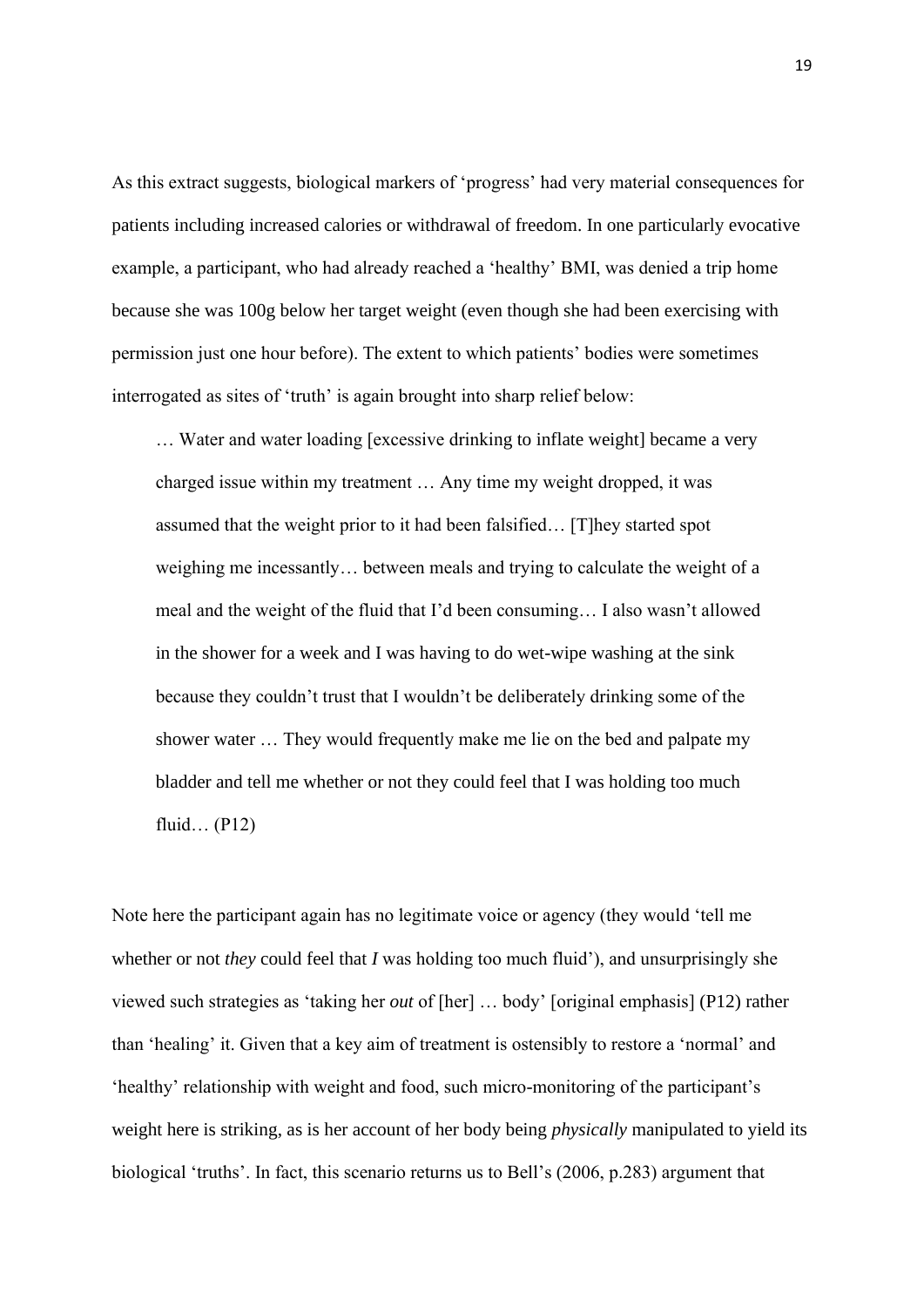anorexia is deemed threatening because it represents 'women's seemingly autonomous manipulation of their own bodies' (rather than acquiescing to patriarchal control). The suspicion that the participant had disrupted the 'transparent' recording of her weight was grounds for physical intervention and denying her basic washing facilities. As the participant continued:

So they would say "It's not safe for you to exercise if we don't know your real weight". But I felt like what they were really punishing was the idea that I'd been deceptive and like somehow challenged the system. (P12)

Her account thus clearly resonates with the theme of punishment, discussed above, in which responses to patients who challenged their treatment regimes harboured ideological underpinnings that appeared detached from therapeutic or medical rationales.

#### *Staff as 'pockets' of resistance*

Some participants found that the issues discussed so far—being treated as an untrustworthy and thoroughly pathological 'anorexic'—militated against constructive relations with health professionals:

They think I'm trying to trick them and I think they're trying to trick me ... That's another way of saying I don't trust them because they don't trust me, and the way they've demonstrated that is by not knowing me as an individual. (P9)

Participants also pointed out that while they were shown little to no trust when admitted, they were expected to hand over *intimate* trust of their food and bodyweight to complete strangers.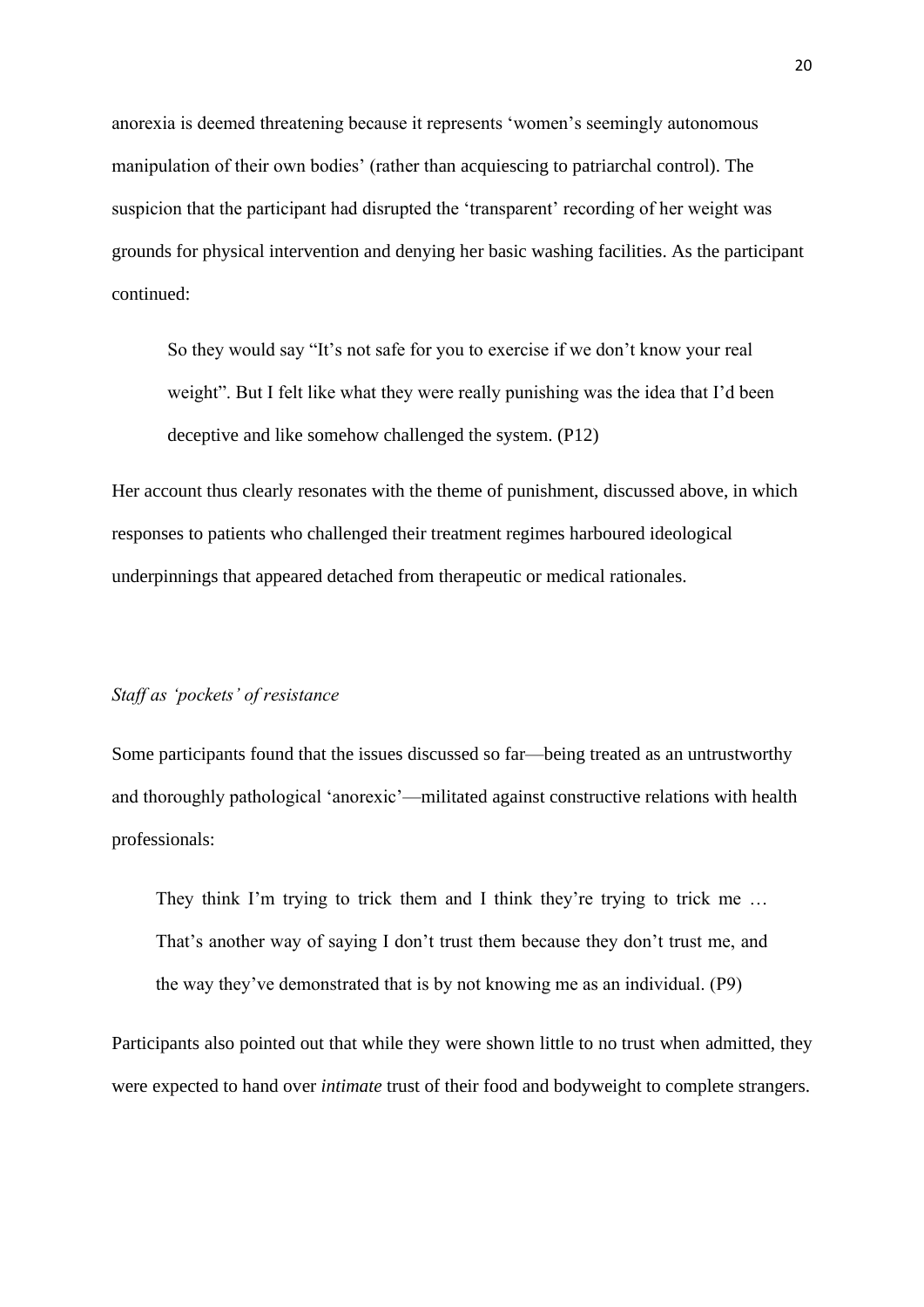But although our participants were critical of their treatment, there were also examples of positive, trusting and therapeutic relations with staff. As in other studies (Colton & Pistrang, 2004; Sly et al., 2014), participants valued staff who treated them as more than just an 'anorexic', who got to know them as a person, and who offered a 'safe' space to discuss struggles or relapses without fear of punishment or recrimination.

Yet it was often precisely the expectation of a wider punitive system that framed relations with specific staff as positive and trusting. That is, staff who *themselves* expressed critiques of treatment were especially valued by participants. For instance, a participant who was seen as resisting treatment was sent 'home for a week to think about the reasons for … [her] admission' (P11). When she returned, distraught and unwell, she felt as if the 'massive rupture of trust' created by her removal was partially ameliorated by a helpful male psychiatrist:

…I went into the therapy session on the Friday and … he was absolutely aghast at what had happened and his honesty kind of made it OK [she begins to cry]. Sorry for the emotion, I feel really emotional talking about it... He'd said he had no idea what was happening and that they were meant to have stopped using [withdrawal of care] … as a treatment thing. He thought it had been agreed that it was untherapeutic … He was just very honest... He said 'you were saying lots of important things with insight and rationality and the consultant didn't seem to be hearing it'.  $(P11)$ 

In another instance, a participant recounted a moment of solidarity with a staff member after she was shouted at by the ward manager: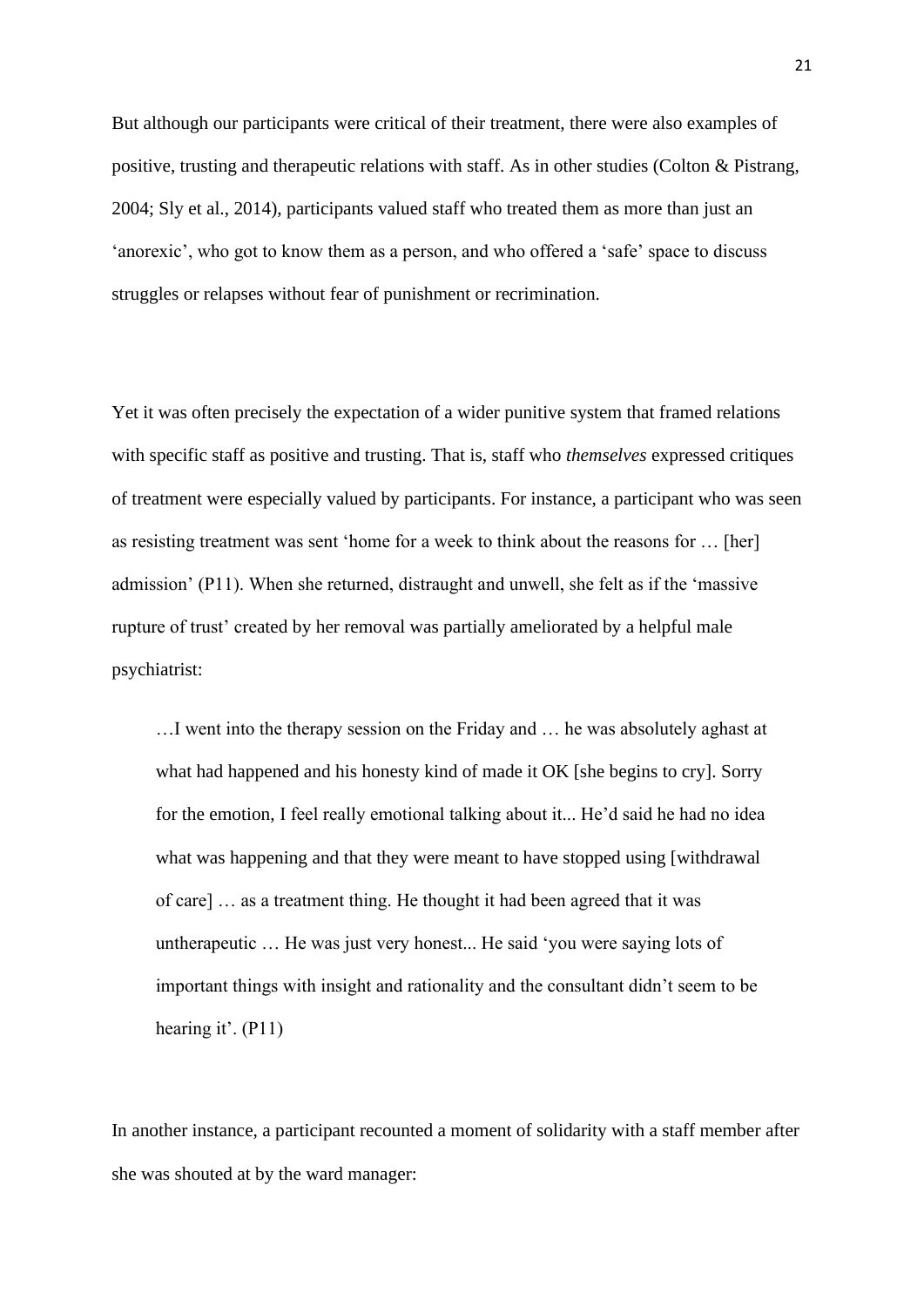I was hyperventilating and crying hysterically. About three, four members of staff walked by and not one of them tried to offer me any sort of comfort. … I went to my room… traumatised… One of the student nurses followed me in and said 'I am not supposed to be nice to you and give you a hug but the way they are *treating* you…' I remember thinking 'you are so lovely' [original emphasis]. (P5)

As these examples suggest, there are clearly wider hierarchies of power in treatment affecting people's ability to intervene or speak out. Whilst our analysis demonstrates how patients' voices are often de-legitimised, there are also power differentials within staff structures: the psychiatrist (P11) is able to openly criticise a treatment decision, while the student nurse (P5) offers a more transitory and private form of support.

### *'Well, they tell you not to make friends, don't they?': Trusting fellow patients*

A further and related theme in the data pivots on the value of relationships with fellow patients. Most participants stated that friendships with other patients were largely discouraged by staff. Although reasons for this were not always given, participants felt that this might have been because of concern that they would 'plot against' staff (P2) and 'club together' to divide them (P10). The potential threat to the status quo was articulated explicitly by some participants:

I also think there is an element of...like… if patients collectively spoke about the injustice that is going on and spoke up together, would they have to take it more seriously? ... I think a lot of it was about ... keeping us silent … There was no space for collective resistance. Individual resistance is much easier to do away with. (P12)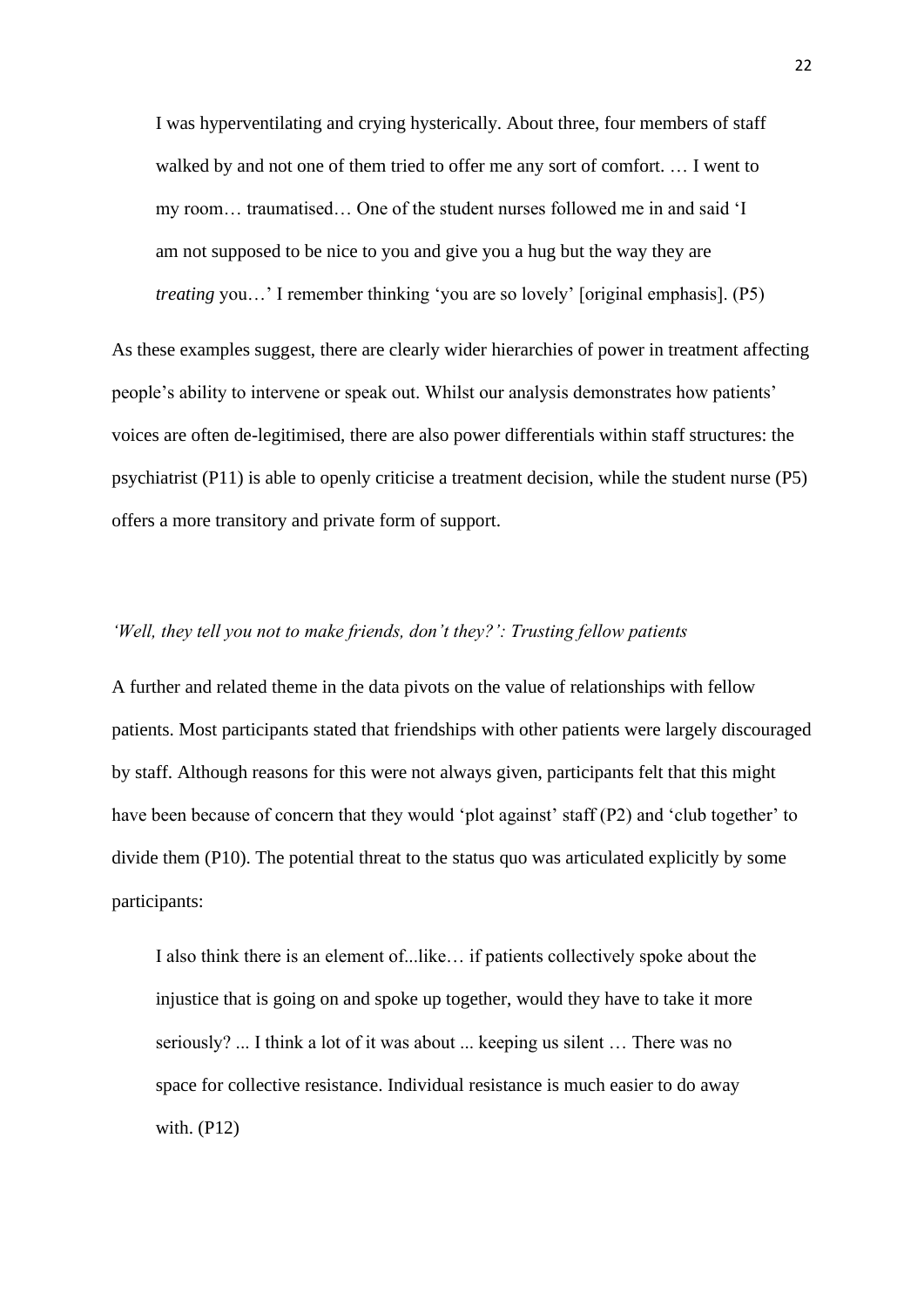Given feminist analyses of inpatient treatment for anorexia as a medical panopticon (Bell, 2006; Gremillion, 2003), the opposition to patient friendships is particularly significant. The panopticon separates the watched 'prisoners', creating the docile bodies of individualised subjects (Foucault, 1975). In the quote above, what is at stake is not just interaction but the threat of a collective 'voice' to clinical authority.

Other reasons participants gave for why friendships were discouraged included staff perceptions, that were also occasionally shared by participants, of anorexia as 'competitive' and 'triggering'. But for the most part participants rejected this caution, questioning what they saw as the absurdity of not engaging with fellow patients: 'They say "You're not in here to make friends" and I'm like "How is that possible? I'm living in this house for half a year!" [laughs]'(P4). Others highlighted what they saw as the ludicrous idea that interactions with fellow patients should not include discussions of EDs: 'So there was a sense that the anorexia should just be kind of omitted from that relationship  $\lceil \text{laughs} \rceil$  (P7) – a particularly contradictory expectation given that, as we have seen, patients were often reduced *to* the ED in treatment contexts. Unsurprisingly, participants often did not refrain from discussing anorexia, but rather foregrounded it as a shared source of connection, trust, strength, support and mutual recognition:

…I had really close friends there. ... I still keep in contact with some people today from all those years ago. They were great and I trusted them a lot... They were closer to my age and that was very helpful as I felt like I had someone to go to. Like with the staff, the [other patients]… would stand up for me as they knew I wouldn't do the …type of thing [I was accused of]... We could also commiserate about the treatment process. (P8)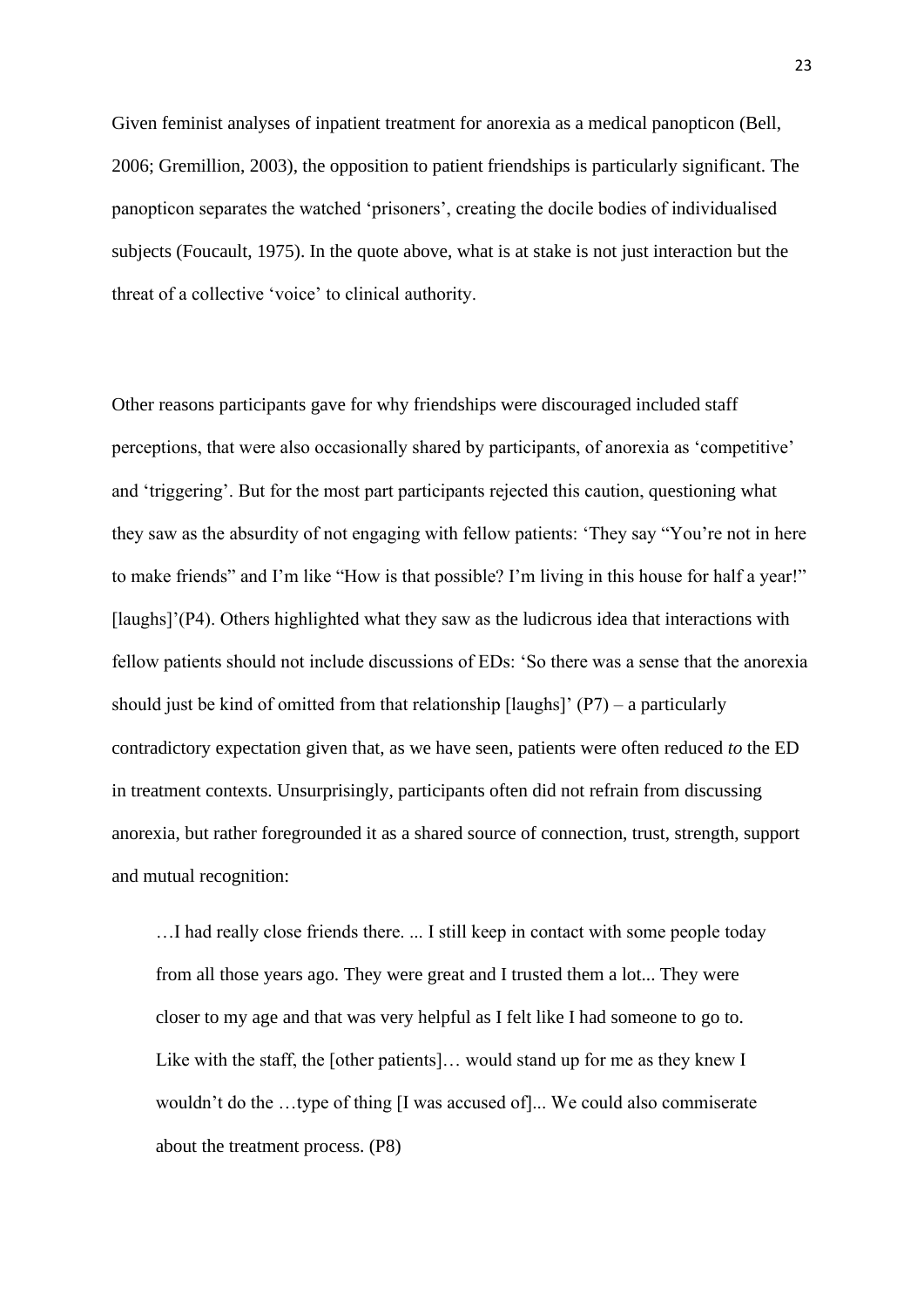Participants spoke far more frequently of trusting fellow patients than trusting staff (and it is possible that such bonds with peers may be seen as *more* important, given the distrust experienced more widely in these contexts). Yet, resonating with perceptions of being reduced to the ED, some participants felt that staff could not *see* the relationships for what they were. For example, one participant spoke warmly of her close friendship with another patient and their frustration at being separated by staff.

To meet someone like her – it was amazing... They put us in a room together as we went in [to the clinic] at the same time. And we got on so well, and we'd be like chatting until 2 am, but they decided that we obviously weren't chatting about the right things. And we were fuming because never in any of our chats had we mentioned our BMIs or spoken about our weight… They actually split me and [her] up. We were so frustrated because they were like 'stay away from each other', and I was thinking 'but she's the best thing that's happened to me'… And I'm like 'she's my friend - she *really* is…[original emphasis]'. (P4)

The pleading here to be recognised ('she's my friend - she *really* is…') reflects back on the difficulty of patients achieving 'authenticity' within these contexts, whilst further demonstrating how 'in clinical settings, some people's realities are considered "truer" than others'. This both legitimizes and maintains power hierarchies with very real consequences for patients (Lester, 2019, p.288).

### **Discussion and Conclusion**

Given the centrality of trust to the therapeutic alliance, and the fact that lack of trust has been cited as a key reason for patient drop-out in inpatient contexts (Masson & Sheeska, 2009; Vandereycken & Devidt, 2010), our analysis raises serious questions about what the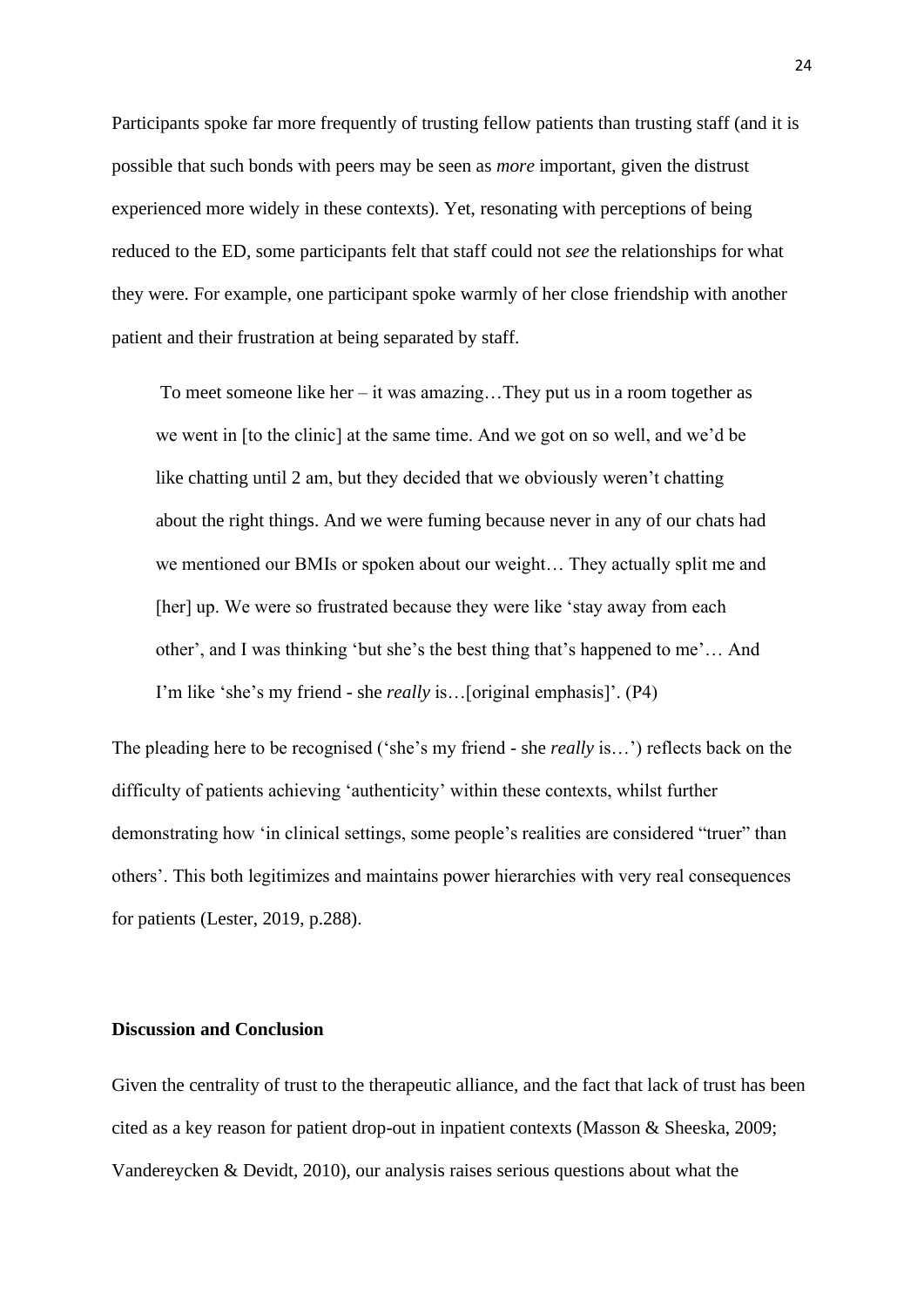participants described as routine treatment practices. The sample is obviously limited in terms of its size and demographic reach and participants' accounts are of treatment for anorexia and not other ED diagnoses. In part, this may reflect the fact that anorexia is more likely to result in inpatient admission than other EDs but it is regrettable that we were unable to recruit participants beyond the white, cisgender female samples that predominate within wider clinical, qualitative (Bezance & Holliday, 2013, p. 357) and feminist ED research (Bordo, 2009). Additionally, the fact that only one of the 14 interviews was conducted in person might also be seen as a limitation but in practice telephone and Skype interviews seemed to work just as well. And, while we did not mention negative experiences in our recruitment posts, it is possible that the study attracted participants who were particularly *critical* of their treatment. Nevertheless, it is difficult not to acknowledge that the experiences participants described are both disturbing and shocking. According to our participants, punitive behavioural regimes are still in operation, and patients are required to 'earn' trust in ways that they experience as dehumanising and de-motivating. This is especially important given that, as discussed above, there is evidence that more lenient approaches to treating anorexia do not produce drastically different outcomes (Touyz et al., 1984). Yet despite the clinical significance of this earlier finding, there is little evidence to indicate that this has been followed up in mainstream clinical research *or* treatment practice. Although inpatient treatment has developed substantially over the last 30 years, our findings indicate that authoritarian approaches still loom large – despite empirical data which raises serious questions over efficacy and ethics in this regard (Offord et al., 2006).

One of the most significant issues to emerge in this study is the denial of patient 'voice'. The construction of 'anorexic' voices as being 'outside of the true' (Saukko, 2008, p.69) is nowhere more evident than in these experiences of inpatient treatment. These women found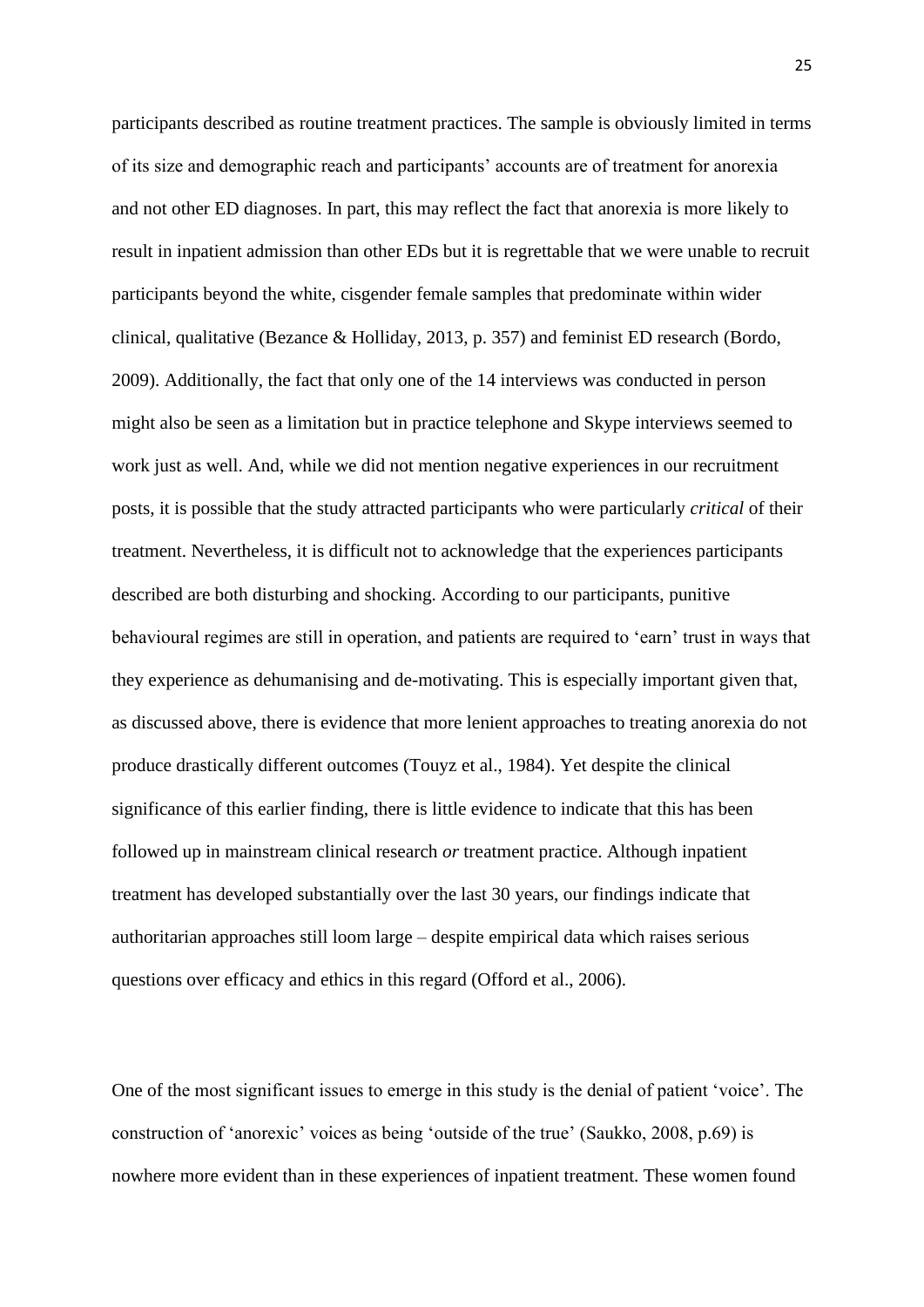that their voices were consistently delegitimised, silenced or ignored as pathological (in environments which seek to (conceptually and therapeutically) *separate* the subject from the ED). The stark reality of this framework is highlighted by Lester who describes how 'viewing clients as manipulative legitimates a relational strategy within which the nonacknowledgement of the clients' claims to agency and/or authenticity can be construed as optimal care….' (2019, p.290). Given that 'authenticity' is often seen as foundational to psychological health (Lester, 2019, p.265), these pathologising discourses should not be underestimated. Not only can they function to position people as beyond clinical intervention (Lester, 2019) (for example, via treatment termination), but pathologisation can also 'strip people of their civil liberties' (Day & Keys, 2008, p. 8). This fact is worth remembering given that inpatient treatment for anorexia may be both punitive *and* involuntary, and that its subjects are primarily girls and women.

Although relations with staff were not experienced wholly negatively by our participants, they were more likely to form trusting relations with fellow patients. Staff who did not reduce patients to their ED, who genuinely listened to participants and provided a 'safe' space in which to articulate struggles, were valued by participants. But the moments most remembered (often vividly) were those in which staff criticised or challenged 'the system' on their behalf. This in itself speaks to the oppression and denial of agency which participants saw as endemic to their clinical experiences, but also the precarious nature of staff-patient relations in wider environments of constant mistrust.

There is little work examining the positive aspects of peer relations in ED treatment, and from clinical discourses to the history of public concern over 'pro-ana' sites, such interactions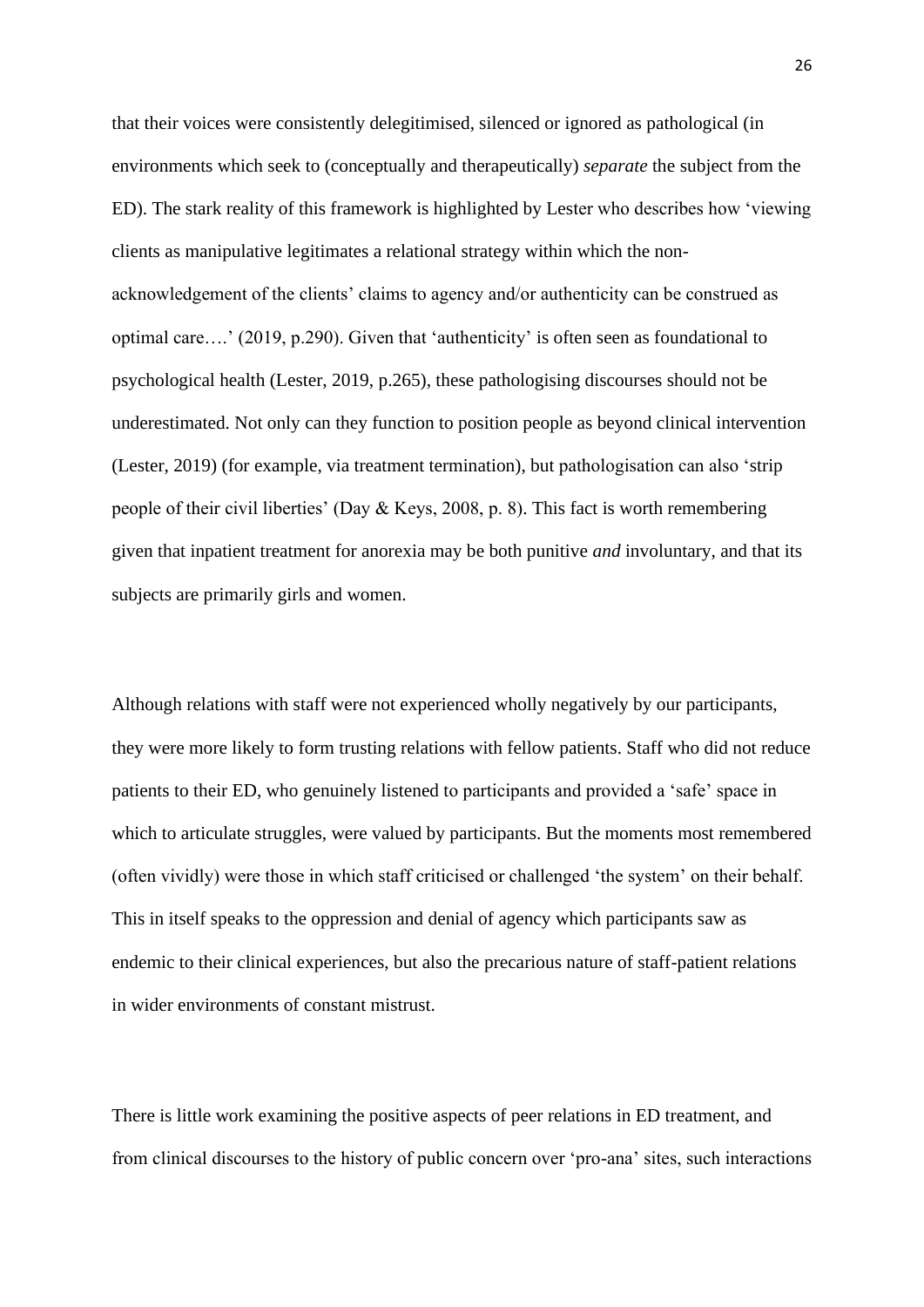have been largely figured as dangerous, unhealthy and pathological. This is not how relationships with peers were experienced in this study, even though treatment strategies often militated against the formation of supportive and trusting bonds. These relationships were often framed as misunderstood and undervalued by staff in ways which may be detrimental to treatment and patient recovery.

Although this article has drawn on feminist approaches which theorise inpatient regimes as 'distinctly gendered undertaking[s]' (Bell, 2006, p.285), bound up with conceptions of normative femininity, the highly delimited subject positions outlined here raise questions that are relevant to *any* patient deemed 'untrustworthy', and regardless of their gender. At the same time, participants' responses demonstrate more widely the consequences of silencing feminist approaches to eating problems as part of routine, mainstream treatment—aiming as they do to challenge the biomedical emphasis on individual pathology and to situate EDs within the broader structural context of gender relations.

### **Funding Acknowledgement.**

This research received no specific grant from any funding agency in the public, commercial or not-for-profit sectors.

#### **Notes**

1. We use term 'patient' throughout this paper because it was used by our participants and is usually the term used in UK ED treatment contexts. Alternatives such as 'client' and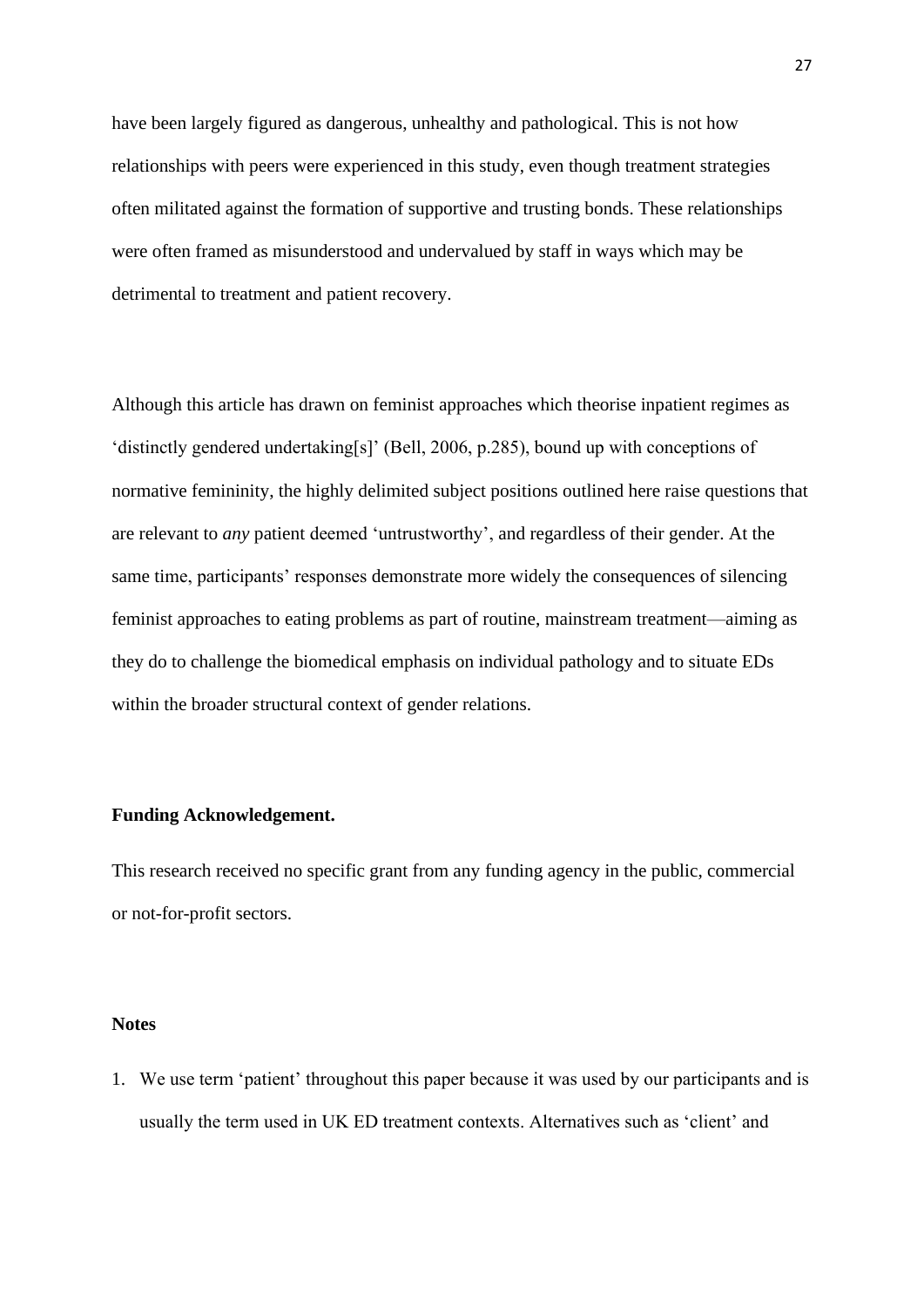'service user' imply a willing and active engagement with treatment that is often incongruent with the subjectivities we analyse here.

2. Approval was granted by University of East Anglia General Research and Ethics Committee (GREC), reference: GREC 18-1531. 23rd July 2019

### **References**

Beat. (2015). *The costs of eating disorders: Social, health and economic impacts*. Beat UK Beauvoir, de, S. (1984/1953). *The second sex* (trans. J. Cape). Penguin.

Bell, M. (2006). Re/forming the anorexic "prisoner": Inpatient medical treatment as the return of panoptic femininity. *Cultural Studies/Critical Methodologies,* 6(2), 282-307.

[https://doi.org/10.1177/1532708605285622](https://doi.org/10.1177%2F1532708605285622)

Bordo, S. (1993). *Unbearable weight: Feminism, Western culture, and the body.* University of California Press.

Boughtwood, D. & Halse, C. (2008). Ambivalent appetites: Dissonances in social and medical constructions of anorexia nervosa. *Journal of Community and Applied Psychology,*  18(4), 269-281. DOI: [10.1002/casp.923](https://www.researchgate.net/deref/http%3A%2F%2Fdx.doi.org%2F10.1002%2Fcasp.923?_sg%5B0%5D=h5B6vH8r_eIh_Kmoaj1IG3wIqWEiGM7E478dt-JfGS45gNXoe-v_pN21iRKkD1mkrcaT501r8N12qWhtygKm0TvYHQ.WiOKeY1HHBuKoJsrpQVGafhGP78pOPIo5a9kxvTAwkC16jGxM8Ci46ZElyjXqI5G2dlI6jzx9jBC2rVJQ-KiiA)

Boughtwood, D. & Halse, C. (2010). Other than obedient: Girls' constructions of doctors and treatment regimes for anorexia nervosa. *Journal of Community and Applied Psychology,* 

20(2), 83-94. [https://10.1002/casp.1016](https://10.0.3.234/casp.1016)

Braun, V. & Clarke V. (2006). Using thematic analysis in psychology. *Qualitative Research in Psychology,* 3 (2), 77-101. [https://10.1191/1478088706qp063oa](https://10.0.4.167/1478088706qp063oa)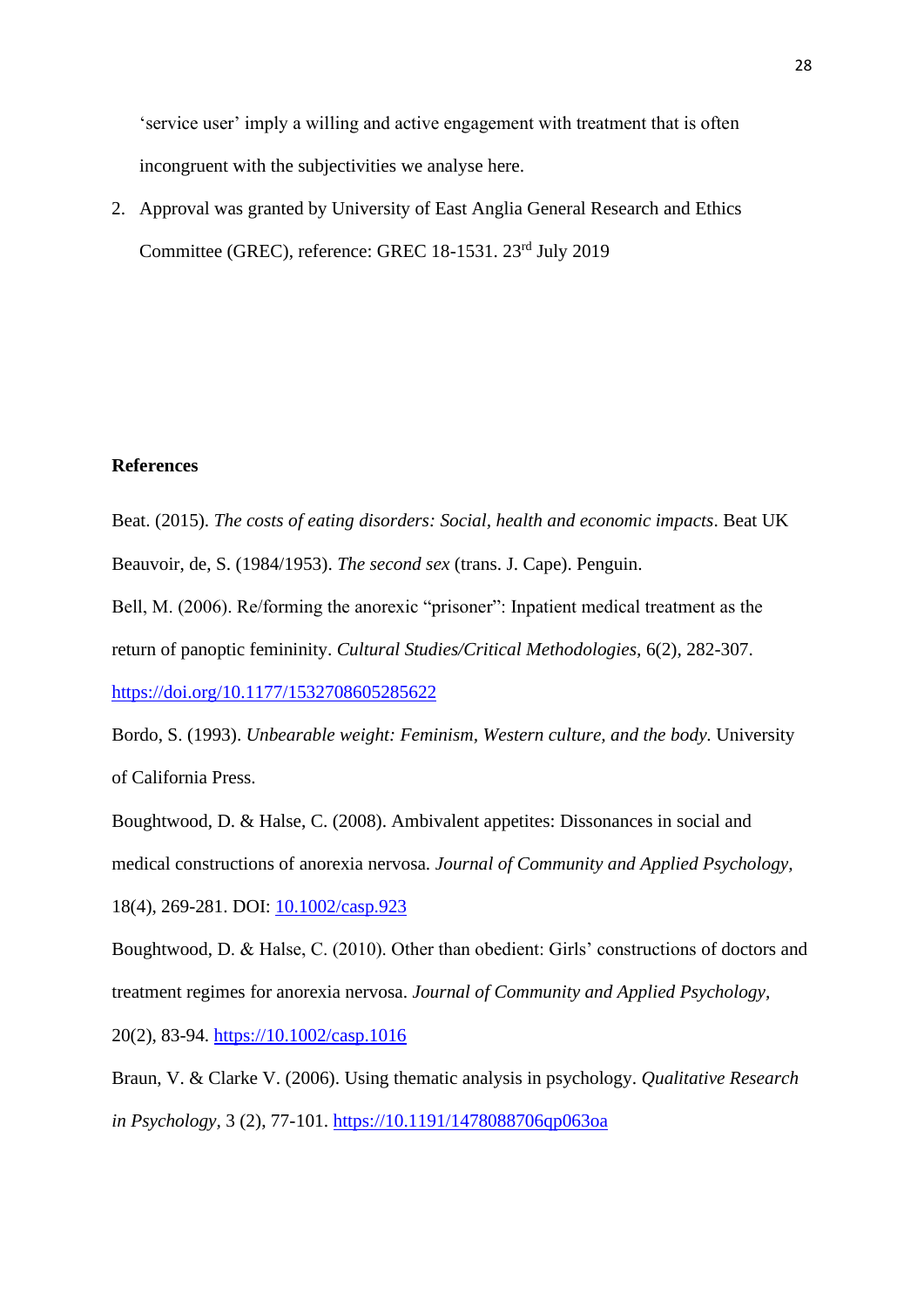Bray, A. (2005). The anorexic body: Reading disorders. In T. Atkinson (Ed.), *The body: Readers in cultural criticism (pp.* 115-128). Palgrave.

Bruch, H. (1974). Perils of behavior modification in treatment of anorexia nervosa, *JAMA,*  230(10),1419-1422. [https://10.1001/jama.1974.0324010003702](https://10.0.3.233/jama.1974.0324010003702)

Colton, A., & Pistrang, N. (2004). Adolescents' experiences of inpatient treatment for anorexia nervosa. *European Eating Disorders Review*, 12(5),307-316.

<https://doi.org/10.1002/erv.587>

Dalle Grave, R., Bartocci, C., Todisco, P., Pantano, M., & Bosello, O. (1993). Inpatient treatment for anorexia nervosa: A lenient approach. *European Eating Disorders Review,* 1(3), 166-176.<https://doi.org/10.1002/erv.2400010305>

Foucault, M. (1973). *The birth of the clinic: Archaeology of medical perception.* Pantheon Books.

Geller, J. & [Srikameswaran,](https://www.researchgate.net/profile/Suja_Srikameswaran) S. (2006). Treatment non-negotiables: Why we need them and how to make them work. *European Review of Eating Disorders,* 14(4)212-217.

<https://doi.org/10.1002/erv.716>

Gremillion, H. (2003). *Feeding Anorexia: Gender and Power at a Treatment Center.* Duke University Press.

Holmes, S. (2016). 'Blindness to the obvious?': Treatment experiences and feminist approaches to eating disorders. *Feminism & Psychology*, 26(4), 464–486. [https://doi.org/10.1177/0959353516654503](https://doi.org/10.1177%2F0959353516654503)

Holmes, S. (2017). The role of sociocultural perspectives in eating disorder treatment: A study of health professionals. *Health,* 26(2) 541-557.

[https://doi.org/10.1177/1363459317715778](https://doi.org/10.1177%2F1363459317715778)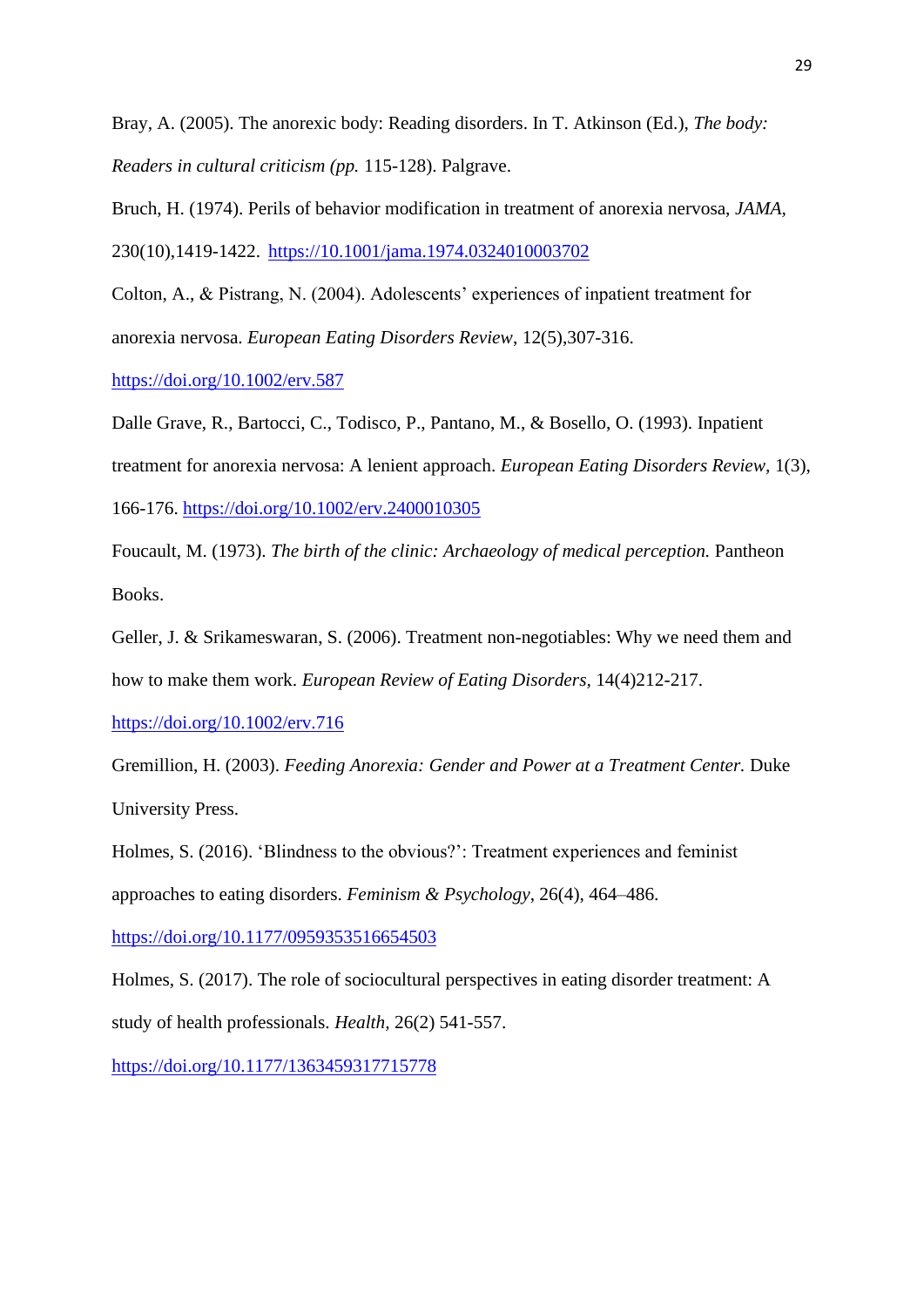Holmes, S. (2018a). Responses to warnings about the impact of eating disorders on fertility: A qualitative study. *Sociology of Health and Illness*, 40(4), 670-686.

<https://doi.org/10.1111/1467-9566.12676>

Holmes, S. (2018b). (Un)twisted: Talking back to media representations of eating disorders. *Journal of Gender Studies*; 27(2) 149-164.<https://doi.org/10.1111/1467-9566.12676>

King, S.J. & Turner, D.S. (2000). Caring for adolescent females with anorexia nervosa: Registered nurses' perspective. JAN Leading Global Nursing Research 32(1), 139-147. <https://doi.org/10.1046/j.1365-2648.2000.01451.x>

Lester, R. (2019). *Famished: Eating disorders and failed care in America.* University of California Press.

Levine, M. & Smolak, L. (2014). Paradigm clash in the field of eating disorders: a critical examination of the biopsychiatric from a sociocultural perspective. *Advances in Eating Disorders: Theory, Research, Practice,* 2(2) 158-170.

<https://doi.org/10.1080/21662630.2013.839202>

Malson, H. & Burns, M. (2009). Re-theorising the slash of dis-order: An introduction to critical feminist approaches to eating dis/orders. In H. Malson &M. Burns, (Eds.), *Critical feminist approaches to eating dis/orders (pp.1-6), Routledge.* 

Malson, H & Ryan, V. (2008). Tracing a matrix of gender: An analysis of the feminine in hospital-based treatment for eating disorders. *Feminism & Psychology,* 18(1), 112-132. [https://doi.org/10.1177/0959353507084955](https://doi.org/10.1177%2F0959353507084955)

Malson, H. (1998). *The thin woman: Feminism, post-structuralism and the social psychology of anorexia nervosa.* Routledge.

Martin, P. (1987). *Psychiatric nursing–A therapeutic approach*. Macmillan.

Masson, P.C., & Sheeshka, J.D. (2009). Clinicians' perspectives on the premature termination of treatment in patients with eating disorders. *Eating Disorders,* 17(2), 109-25.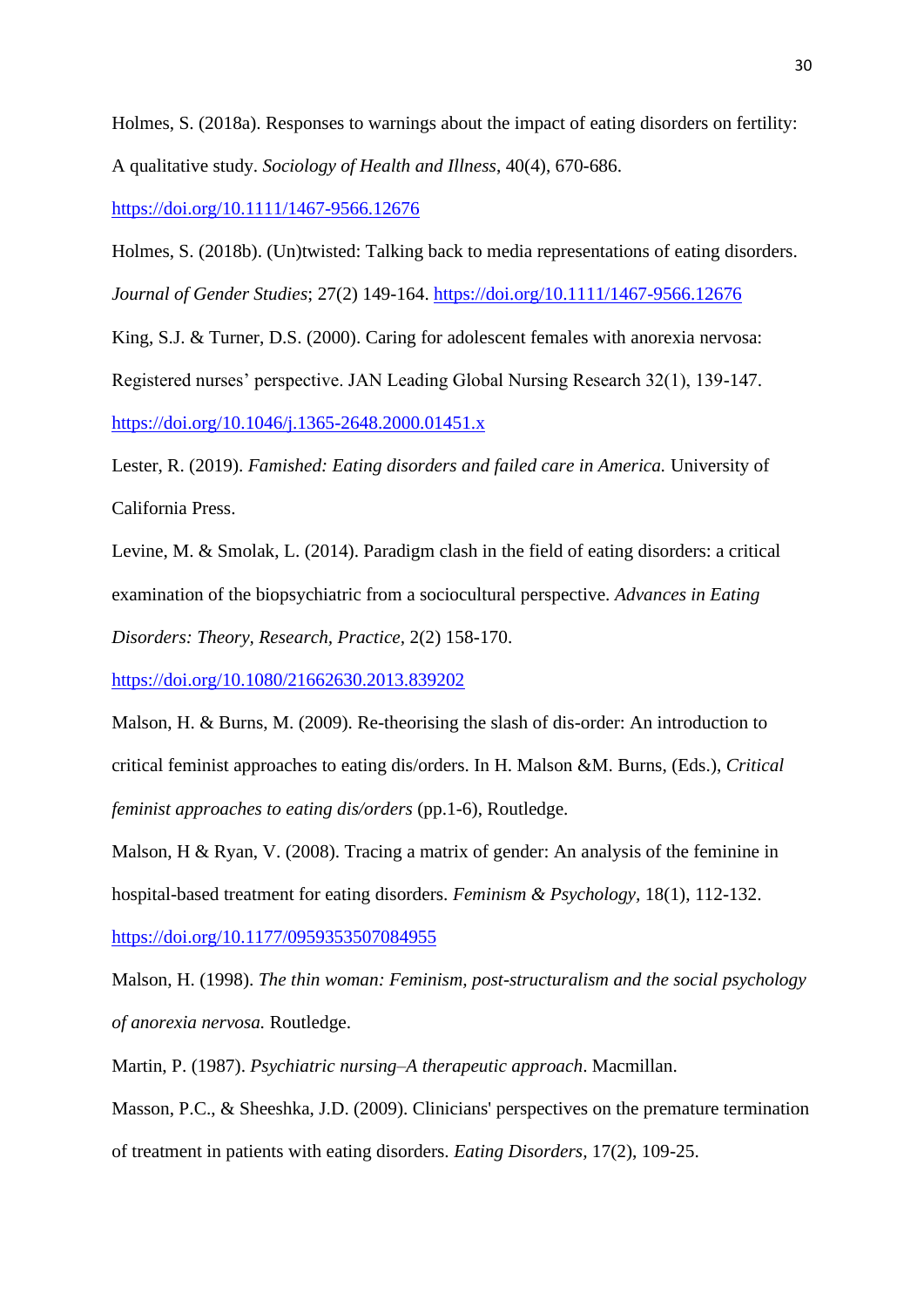Matusek, J.A., & O'Dougherty Wright, M. (2010). Ethical dilemmas in treating clients with eating disorders: A review and application of an integrative ethical decision-making model. *European Eating Disorders Review,* 18(6), 434–452.<https://doi.org/10.1002/erv.1036> McKnight, D. H., & Chervany, N. L. (2000). What is trust? A conceptual analysis and an interdisciplinary model. *AMCIS 2000 Proceedings*, 382.

Morse J.M. (1991). Negotiating commitment and involvement in the nurse–patient relationship. *Journal of Advanced Nursing,* 16(4), 455– 468. [https://doi.org/10.1111/j.1365-](https://doi.org/10.1111/j.1365-2648.1991.tb03436.x) [2648.1991.tb03436.x](https://doi.org/10.1111/j.1365-2648.1991.tb03436.x)

National Institute for Health and Care Excellence. (2004). Eating disorders: Core interventions in the treatment and management of anorexia nervosa, bulimia nervosa and related eating disorders. NICE Guidance.<https://www.nice.org.uk/guidance/cg9> National Institute for Health and Care Excellence. (2017). Eating Disorders: Recognition and Treatment. NICE Guidance. [https://www.nice.org.uk/guidance/ng69/resources/eating](https://www.nice.org.uk/guidance/ng69/resources/eating-disorders-recognition-and-treatment-pdf-1837582159813)[disorders-recognition-and-treatment-pdf-1837582159813](https://www.nice.org.uk/guidance/ng69/resources/eating-disorders-recognition-and-treatment-pdf-1837582159813)

Oakley, A. (1981). Interviewing women: A contradiction in terms. *Doing feminist research*, 30(6), 1.

Offord, A., Turner, H., & Cooper, M. (2006). Adolescent inpatient treatment for anorexia nervosa: A qualitative study exploring young adults' retrospective views of treatment and discharge. *European Review of Eating Disorders,* 14(6), 377-387.

<https://doi.org/10.1002/erv.687>

Orbach. S. (1986). *Hunger strike: The anorectic's struggle as a metaphor for our age.*: Faber & Faber.

Ramjan, L.M. (2004) Nurses and the 'therapeutic relationship': Caring for adolescents with anorexia nervosa. *Journal of Advanced Nursing,* 45(5), 495-503.

<https://doi.org/10.1046/j.1365-2648.2003.02932.x>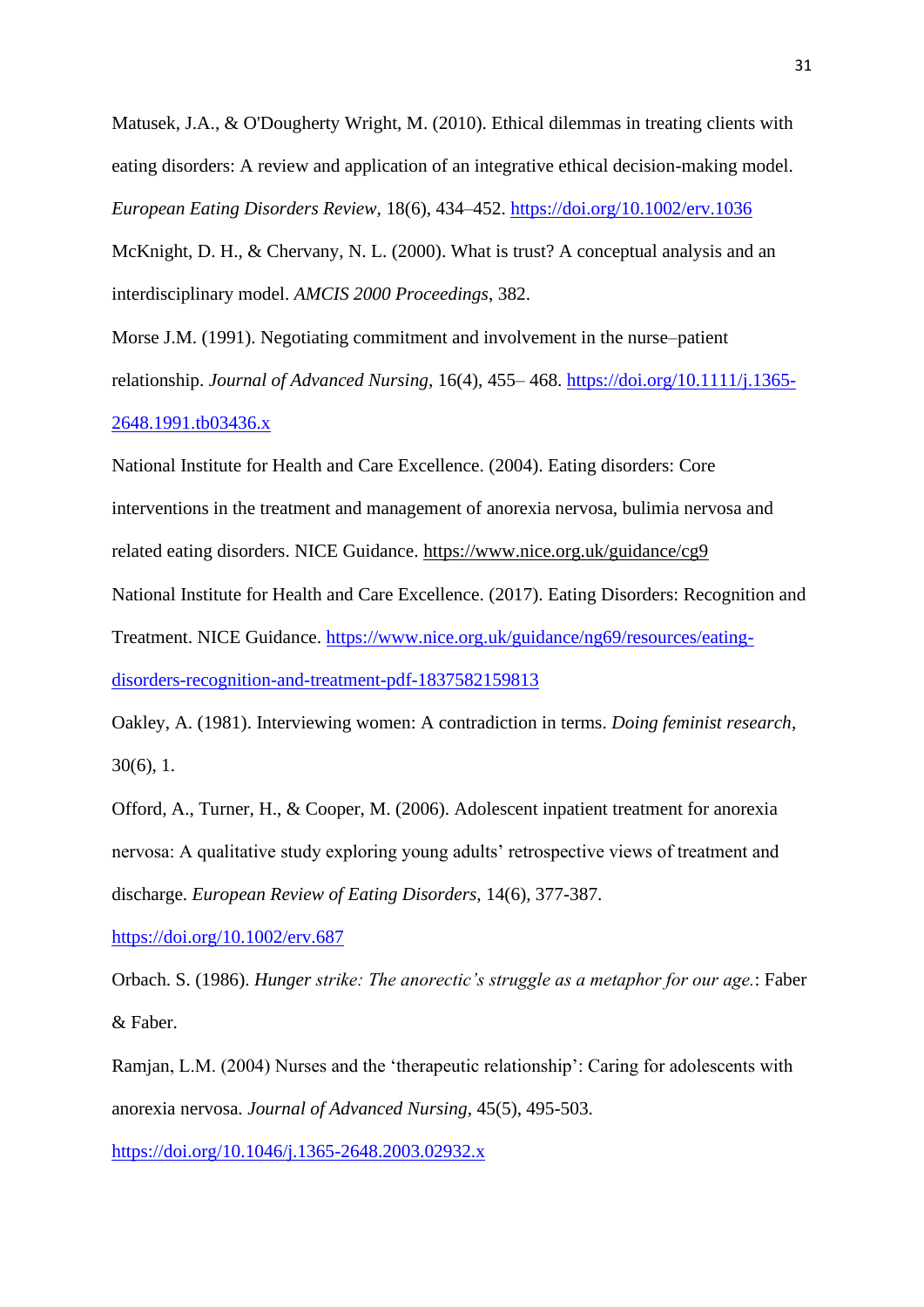Roux, H., Ali, A., Lambert, S., Huas, C., Curt, F. Berthoz, S., & Godart, N. (2016). Predictive factors of dropout from inpatient treatment for anorexia nervosa. *BMC Psychiatry,* 16, 399. <https://doi.org/10.1186/s12888-016-1010-7>

Sanci, L., Coffrey, C., & Olsson, C., Reid, S., Carlin, J.B., Patton, G. (2008.) Childhood sexual abuse and eating disorders in females: Findings from the Victorian adolescent health cohort study..*Archives of Pediatrics and Adolescent Medicine ,* 162(3), 261-7.

[https://10.1001/archpediatrics.2007.58](https://10.0.3.233/archpediatrics.2007.58)

Saukko, P. (2008). The anorexic self: A personal and political analysis of a diagnostic discourse. State University of New York Press.

Sesan, R. (1994). Feminist inpatient treatment: An oxymoron? In P. Fallon, M.A Katzman, &

S.C. Wooley (Eds.), *Feminist perspectives on eating disorders (pp.* 251-271)*.* Guilford.

Simpson, J.A. (2007). Psychological foundations of trust. *Current Directions in* 

*Psychological Science,* 16(5), 264-8. [https://doi.org/10.1111/j.1467-8721.2007.00517.x](https://doi.org/10.1111%2Fj.1467-8721.2007.00517.x)

Sly, R., Morgan, J.F., Mountford, V.A.; Sawer, F.; Evans, C.; Lacey, H. (2014). Rules of engagement: Qualitative experiences of therapeutic alliance when receiving in-patient treatment for anorexia nervosa. *Eating Disorders: The Journal of Treatment & Prevention*, 22(3): 233-243[.https://doi.org/10.1080/10640266.2013.867742](https://doi.org/10.1080/10640266.2013.867742)

Tang, N. (2002). Interviewer and interviewee relationships between women. *Sociology,* 

36(3), 703-721.<https://doi.org/10.1177/0038038502036003011>

Thompson, B. (1994). *A hunger so wide and so deep: A multiracial view of women's eating problems.* University of Minnesota Press.

Touyz, S.E., Beumont, P.J., Glaun, D., Philips, T. & Cowie, I. (1984). A comparison of lenient and strict operant conditioning programmes in refeeding patients with anorexia nervosa, *British Journal of Psychiatry*, 144,517-20. https:/[/10.1192/bjp.144.5.517](https://doi.org/10.1192/bjp.144.5.517)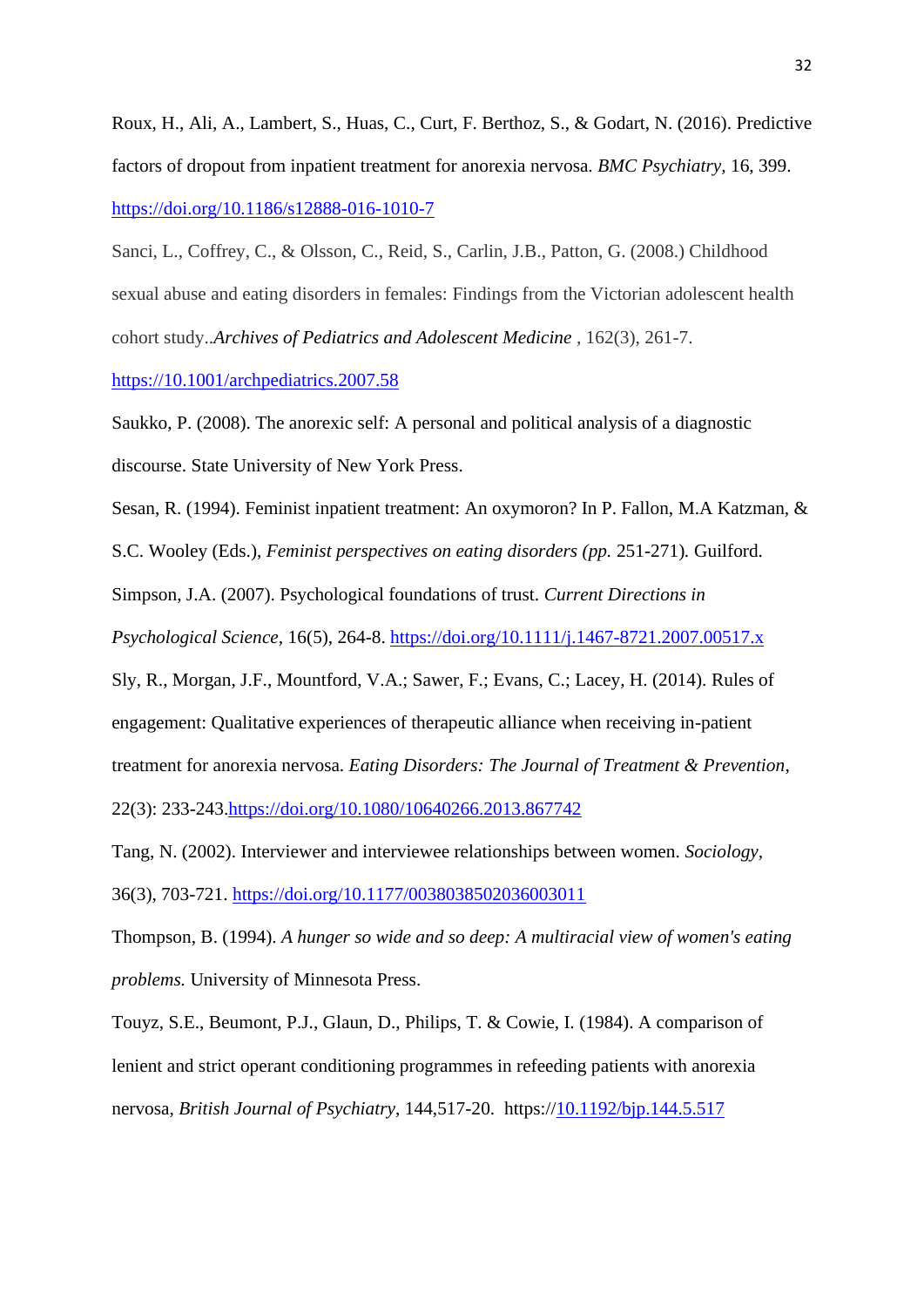Vandereycken, W. & Devidt, K. (2010). Dropping out from a specialized inpatient treatment for eating disorders: The perception of patients and staff. *Eating Disorders,* 18(2), 140-147. [https://10.1080/10640260903585557](https://10.0.4.56/10640260903585557)

Vitousek, K., Watson, S. & Wilson, G.T. (1998). Enhancing motivation for change in treatment-resistant eating disorders. *[Clinical Psychology Review,.](https://www.ncbi.nlm.nih.gov/pubmed/9638355)*18(4), 391-420. [https://doi.org/10.1016/S0272-7358\(98\)00012-9](https://doi.org/10.1016/S0272-7358(98)00012-9)

Warin. M. (2009). *Abject relations: Everyday worlds of anorexia*. Rutgers University Press. <https://doi.org/10.36019/9780813548210>

Weedon, C. (1987). *Feminist practice and post structuralist theory,* Basil Blackwell. Ziser, K., Resmark, G., Giel, K. E., Becker, S., Stuber, F., Zipfe, S. l., & Junne, F. (2018). The effectiveness of contingency management in the treatment of patients with anorexia nervosa: A systematic review. *European Review of Eating Disorders*, 26(5), 379-393. https:/[/10.1002/erv.2590](http://doi.org/10.1002/erv.2590)

### **Biographical Note**

**Su Holmes** is Professor of TV Studies at the University of East Anglia. She has published widely on the interests of popular television, reality TV, celebrity and British TV history, as well as feminist approaches to eating disorders (with a particular focus on treatment). Recent articles on the latter have been published in *Feminism & Psychology* (2016), *Journal of Gender Studies* (2018), *Eating Disorders* (2017), *Sociology of Health and Illness* (2018), Health (2018) and *Women's Studies in Communication* (2020).

**Helen Malson** is an Associate Professor of Social Psychology at the University of the West of England, Bristol. She has published widely in the field of eating disorders and more